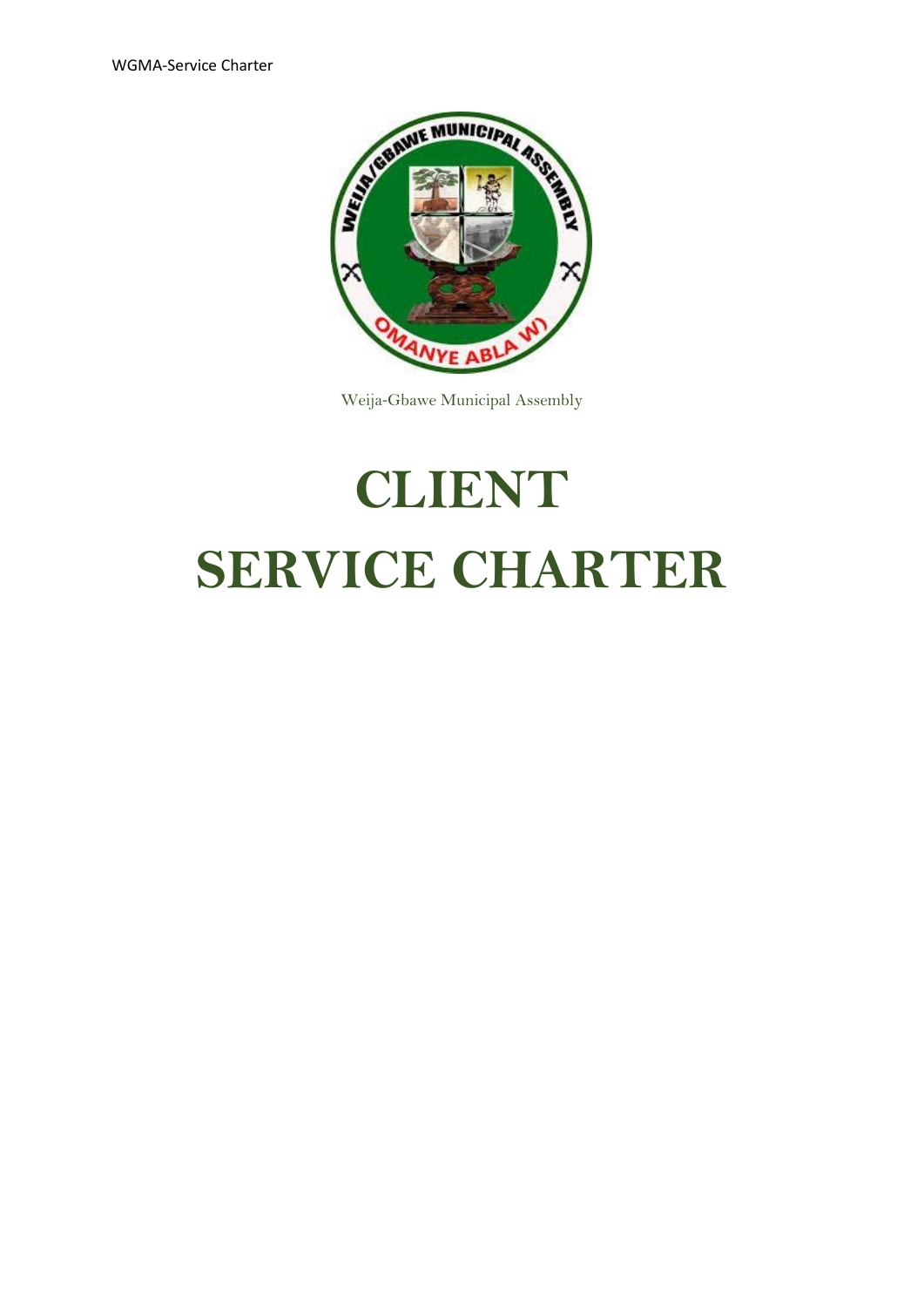#### **FOREWORD**

This Client Service Charter has been developed to track efficient service delivery and represents the framework of the district in the delivery of services to residents. This will help to further facilitate the standardization of the services delivered and communicate to residents the exact services that the district delivers. It highlights the service standards that the district is committed to delivering to residents and outlines the complaints and grievance redress process residents must follow to resolve challenges.

With this document, the district will be able to communicate to residents' vital information about what the district commits to do, how to contact the district, what to expect by way of service standards, and how to seek remedy for unsatisfactory service. It will enhance the participation of civil society and interest groups in the management of public finances as well as provide transparent mechanisms for contact, accessibility and complaints.

Another fundamental reason for the development of this Charter is to ensure that the activities of the district are open and transparent to resident to promote accountability.

Our expectation is that residents who engage the district are served in line with our values of being professional, ethical, efficient and responsive. Our commitment as a district is to ensure that we provide the highest standards of excellence in client service delivery towards a successful implementation of our Medium-Term Development Plan (MTDP) and Annual Action Plans (AAP)

We welcome your feedback as we work together to create a customer-centric culture and to deliver value to you: **our residents.**

**Mercy Quansah** Municipal Coordinating Director Weija Gbawe Municipal Assembly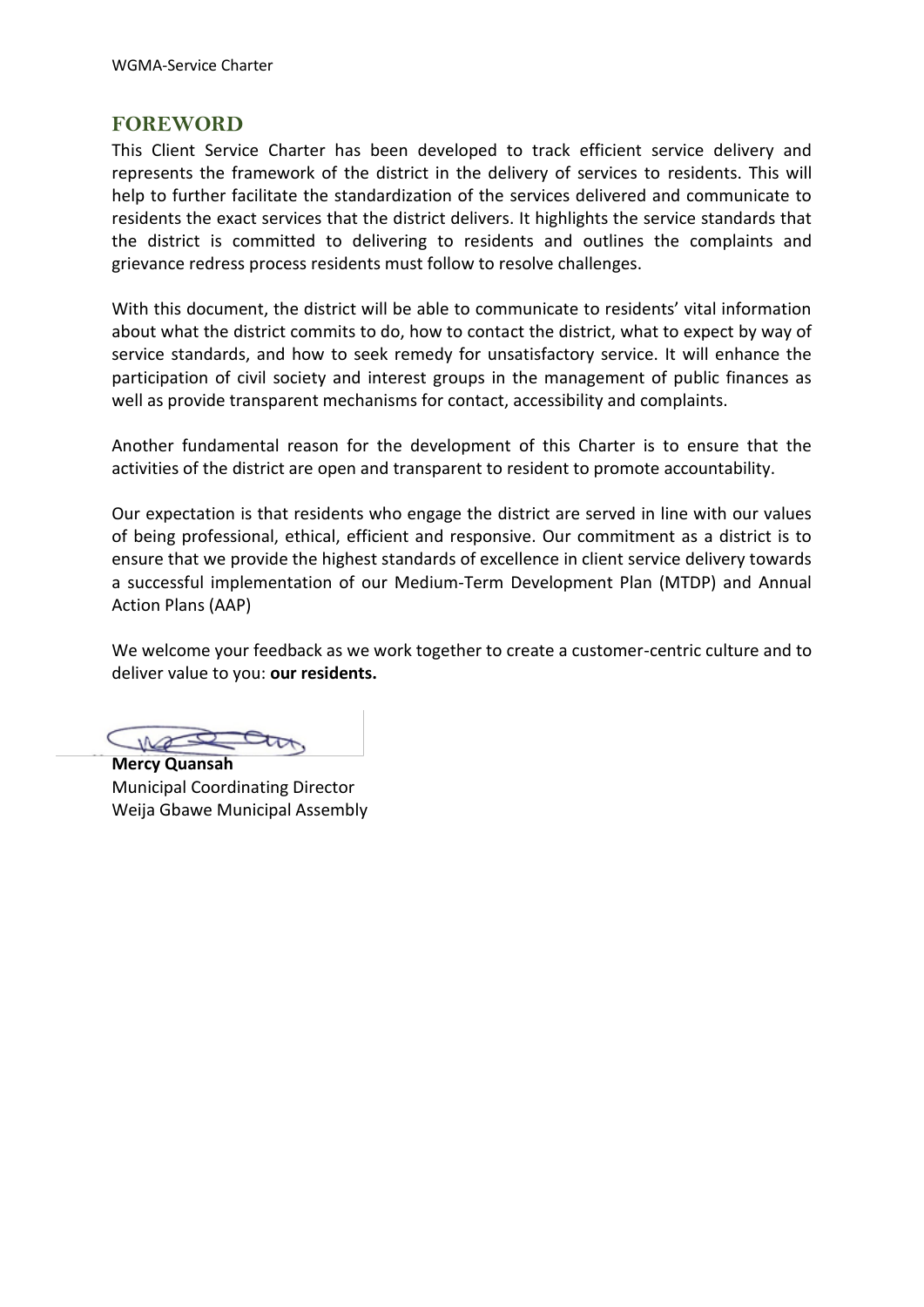## **INTRODUCTION**

#### **About us**

Weija-Gbawe Municipal Assembly (WGMA) is one of the Two Hundred and Sixty (260) Metropolitan, Municipal and District Assemblies (MMDAs) in Ghana and among the Twenty-Nine (29) MMDAs in the Greater Accra Region.

It was formally Ga South Municipal. Currently the district capital is Weija.



#### **Core Values**

In our pursuit of services, WGMA will be constantly guided by the following core values and norms:

- **Innovation and change:** We continually ask what we can do better or differently. We encourage creativity and value ideas. We celebrate our success and learn from mistakes
- **Diversity:** We value different perspectives, individuality, and treat everyone with respect. We will always strive to ensure the organization embraces the richness of our community.
- **Team Work:** We actively listen, respond, collaborate and share ideas to achieve the best outcomes with residents, businesses and colleagues.
- **Trust:** We are open, honest, act with integrity and are dependable
- **We care:** We care about residents and businesses and those we work with.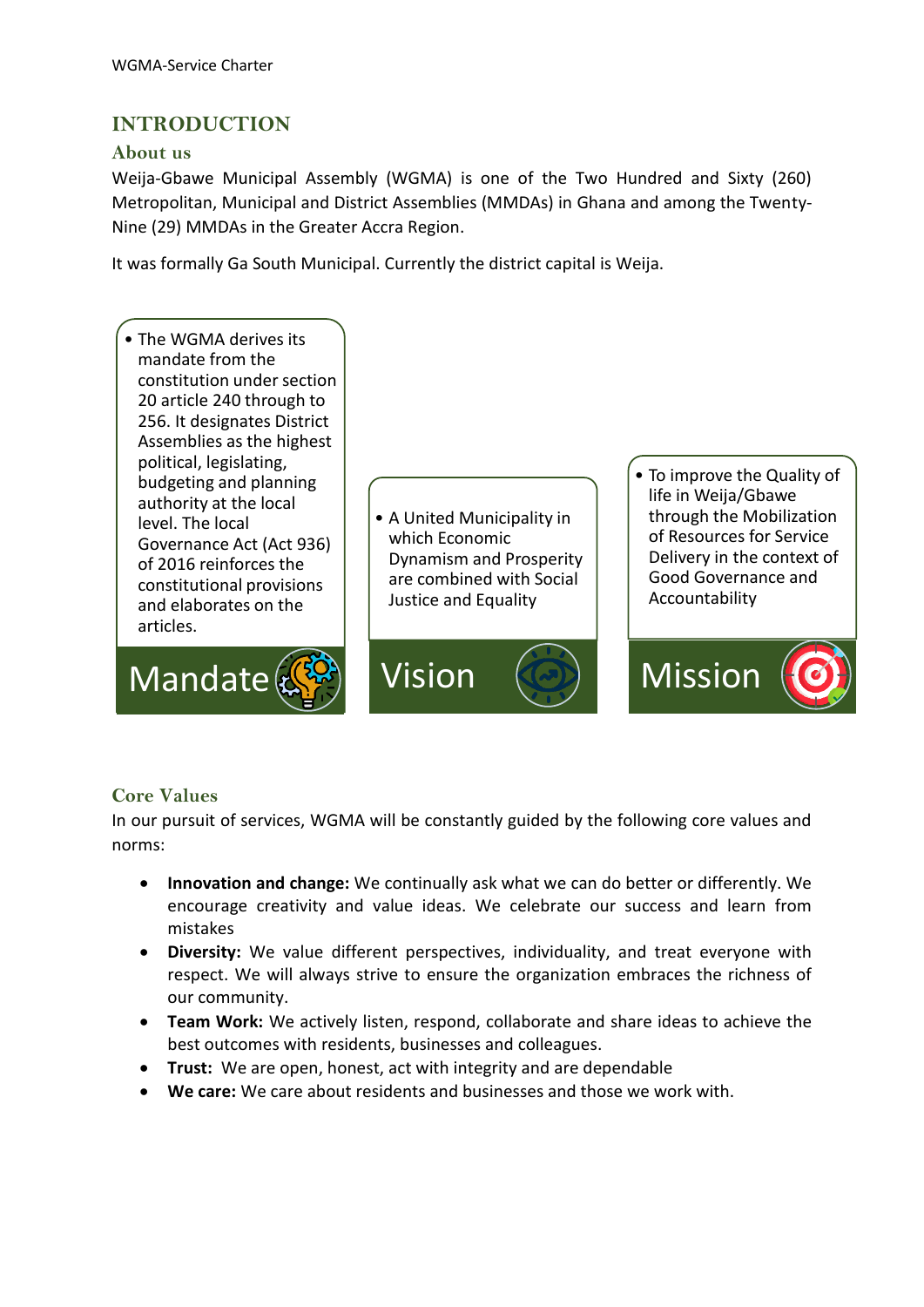## **CORE FUNCTIONS OF WGMA**

exercise delibrative, legislative, executive, political and administrative authority in the

district;

promote local economic development;

provide guidance, give direction to and supervise other

administrative authorities in the district as may be

prescribed by law.

#### **Based on the above framework, WGMA performs the following specific functions:**

- 1. Formulate and execute plans, programmes and strategies for the effective mobilisation of the resources necessary for the overall development of the district;
- 2. Promote and support productive activity and social development in the district and remove any obstacles to initiative and development;
- 3. Execute approved development plans for the district;
- 4. Guide, encourage and support sub-district local structures, public agencies and local communities to perform their functions in the execution of approved development plans;
- 5. Initiate and encourage joint participation with other persons or bodies to execute approved development plans;
- 6. Promote or encourage other persons or bodies to undertake projects under approved development plans; and
- 7. Monitor the execution of projects under approved development plans and assess and evaluate their impact on the development of the district and national economy in accordance with government policy.
- 8. Sponsor the education of students from the district to fill particular manpower needs of the district especially in the social sectors of education and health, making sure that the sponsorship is fairly and equitably balanced between male and female students;
- 9. Initiate programmes for the development of basic infrastructure and provide municipal works and services in the district;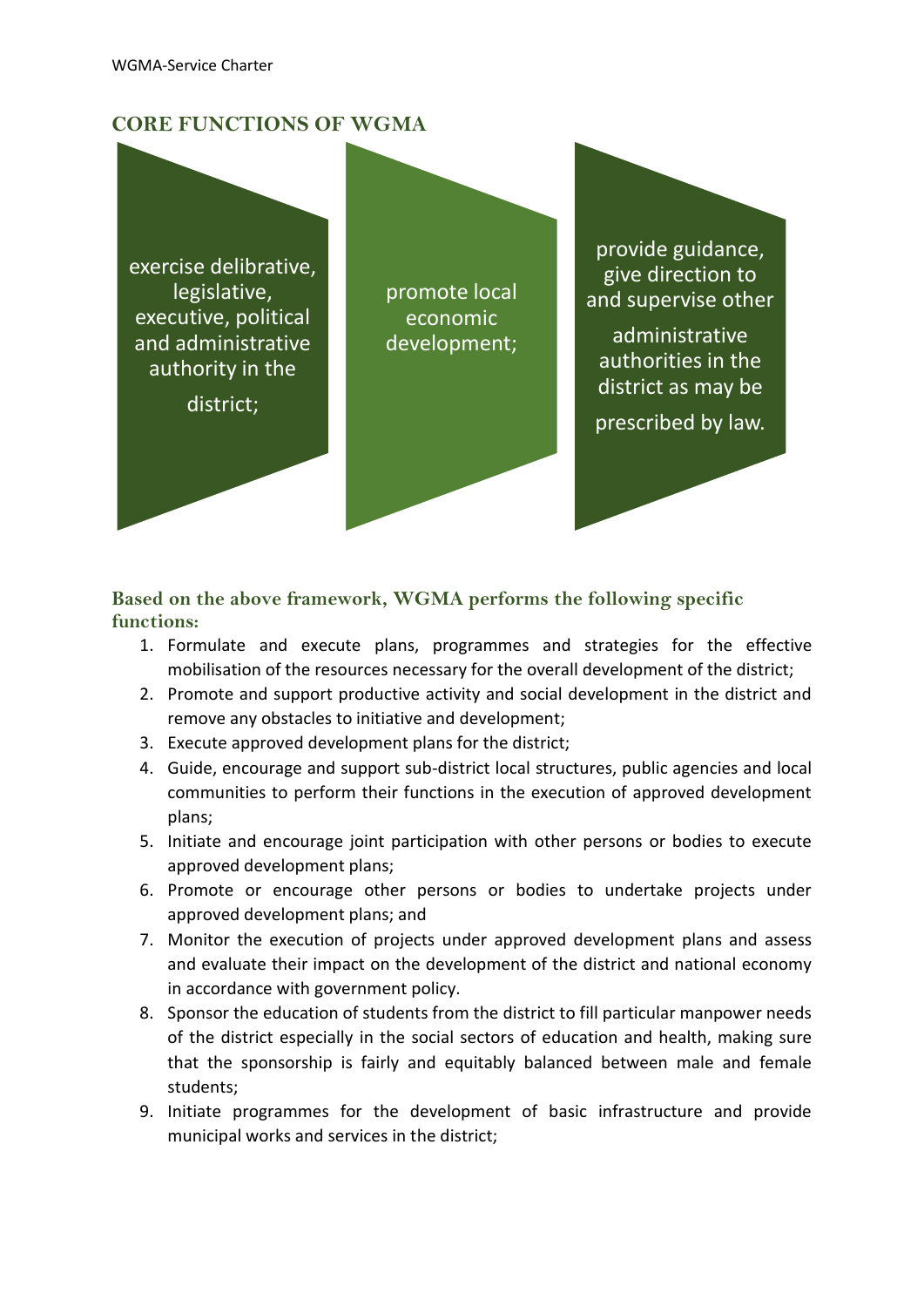- 10. Responsible for the development, improvement and management of human settlements and the environment in the district;
- 11. In co-operation with the appropriate national and local security agencies, be responsible for the maintenance of security and public safety in the district;
- 12. Ensure ready access to courts in the district for the promotion of justice;
- 13. Act to preserve and promote the cultural heritage within the district;
- 14. Initiate, sponsor or carry out studies that may be necessary for the discharge of any of the duties stipulated by law
- 15. Perform any other functions that may be provided under another enactment.

## **ORGANIZATIONAL ARRANGEMENT/ GOVERNANCE STRUCTURE**

There are fifteen (15) departments in WGMA. These are in line with the second schedule of Act 936

- 1. Central Administration Department
	- Administration
	- Development Planning
	- Procurement
	- Budget
	- MIS
	- Registry
	- Records
	- Client Service
	- Internal Audit
	- Estate
	- Transport
	- Security
- 2. Trade and Industry
	- Business Advisory Centre
	- Business and Resource Centre
	- Cooperatives
	- Culture
- 3. Social Welfare and Community Development;
	- Social Welfare
	- Community Development
- 4. Education Department
- 5. Health
- 6. Finance
	- Account
	- Treasury
	- Revenue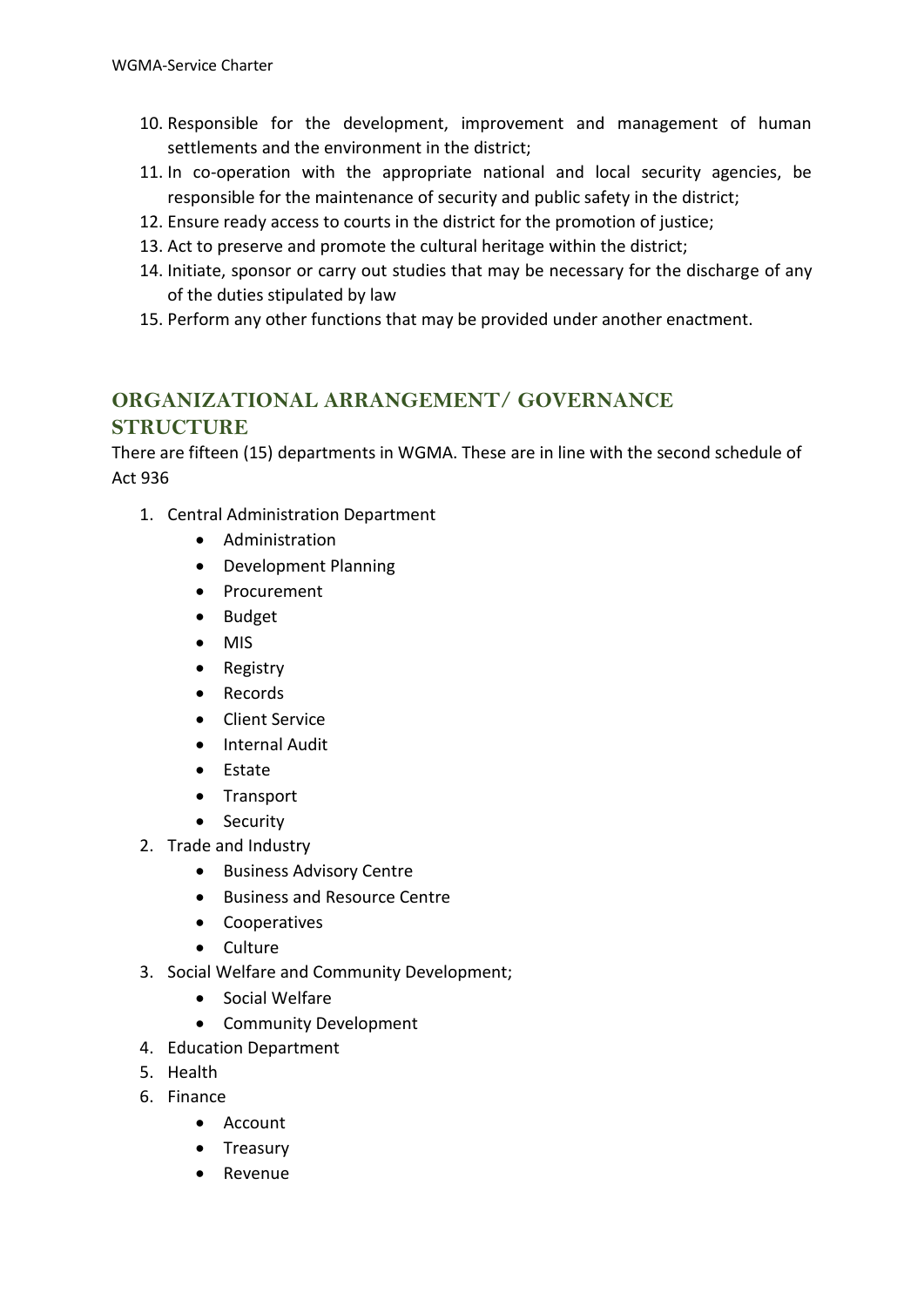WGMA-Service Charter

- 7. National Disaster Management Organization (NADMO)
- 8. Roads
- 9. Agriculture
- 10. Human Resource
- 11. Works
- 12. Physical Planning Department
- 13. Statistics
- 14. Birth and Death
- 15. Forestry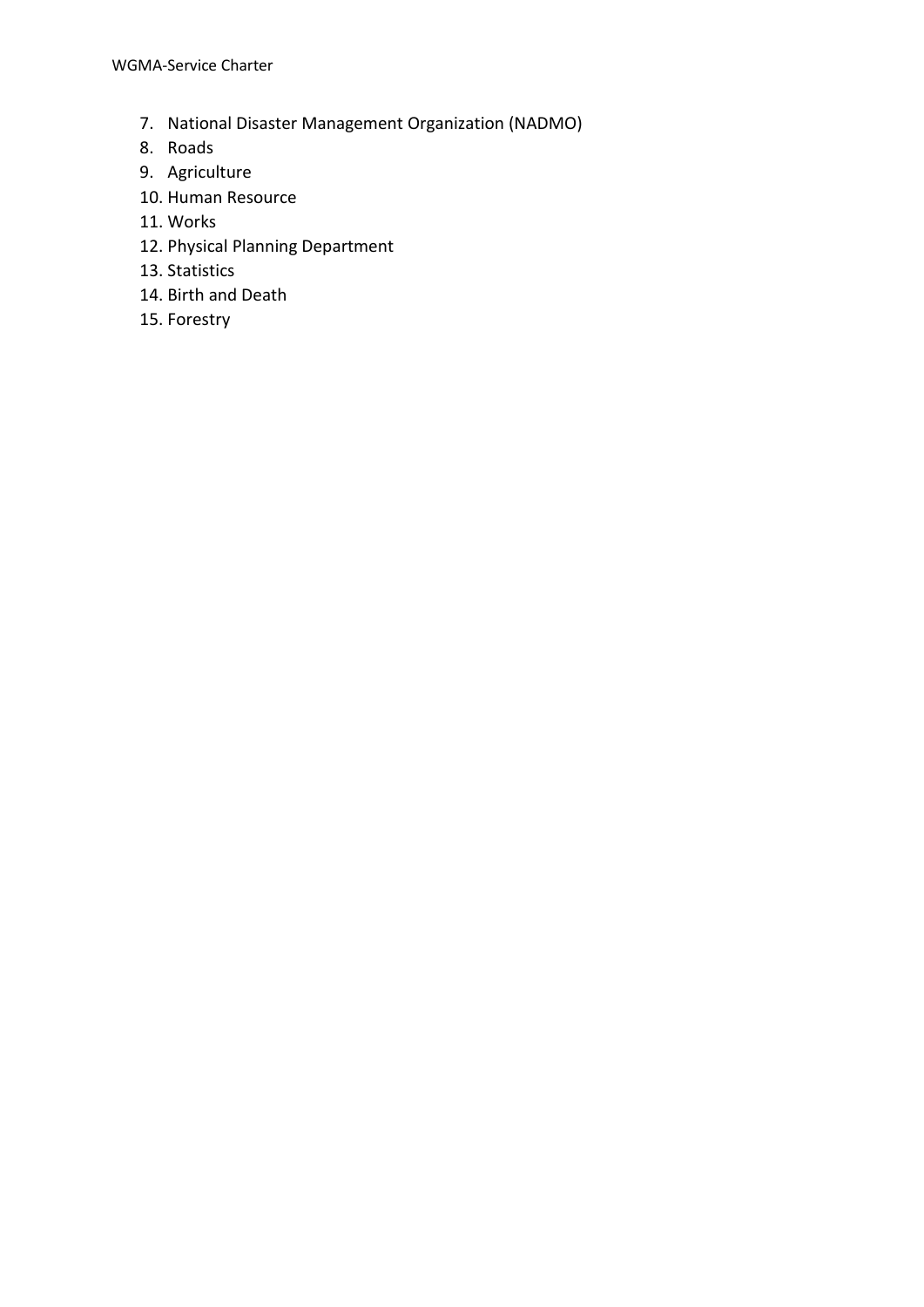# **SERVICES AND SERVICE STANDARDS**

| <b>SERVICE</b>                          | <b>TIMEFRAME</b>   | <b>PROCESSES AND PROCEDURES</b>                       | <b>REQUIREMENT FROM CLIENTS</b>                    |
|-----------------------------------------|--------------------|-------------------------------------------------------|----------------------------------------------------|
| <b>Business Operating Permit</b>        | <b>Within Five</b> | Management Information System (MIS) unit<br>1.        | Name of the business                               |
|                                         | $(5)$ days         | Inputs the client's data                              | Name of the owner                                  |
|                                         |                    | 2. Choose the business type/category based on         | Type of business                                   |
|                                         |                    | the data collected to determine the bill              | Location, landmark                                 |
|                                         |                    | amount.                                               | Address of the business                            |
|                                         |                    | Client Identity number is automatically<br>3.         |                                                    |
|                                         |                    | generated                                             |                                                    |
|                                         |                    | Bill is generated and printed out to the client<br>4. |                                                    |
| <b>Acquiring Business Operating</b>     |                    | The client submits the relevant documents<br>1.       | Certificate to operate from relevant authorities   |
| Permit/License (Filling stations,       |                    | The documents are inspected and confirmed             | such as Environmental Protection Agency (EPA),     |
| Financial Institutions, Schools,        |                    | Approval is given after confirmation<br>3.            | Ghana National Fire Service (GNFS), Ghana Tourist  |
| Hotels, etc.)                           |                    | Business Operating Permit/License is Issued<br>4.     | Authority, National Petroleum Authority, Resident  |
|                                         |                    | to the client                                         | Concern Agreement, etc.                            |
|                                         |                    |                                                       | <b>Site Drawing</b>                                |
| <b>Property Rate</b>                    | 3 days             | 1. Valuation of the property                          | Name of the business and the owner.                |
|                                         | maximum            | Measurement taken to determine the size of<br>2.      | Type of property                                   |
|                                         |                    | the property                                          | Location                                           |
|                                         |                    | Rate Impost is applied to the determine the           | <b>Building plan</b><br>$\bullet$                  |
|                                         |                    | bill amount                                           |                                                    |
|                                         |                    | Data sent to MIS for bill printing<br>4.              |                                                    |
| <b>Embossment of commercial</b>         | 5 minutes          | Fill a form<br>1.                                     | Road worthy book                                   |
| vehicle                                 |                    | Make payment<br>2.                                    | License                                            |
| <b>Commercial Driver's License</b>      | 5 minutes          | Fill a form<br>1.                                     | License<br>$\bullet$                               |
|                                         |                    | Make payment<br>2.                                    | passport picture                                   |
| <b>Stickers for Commercial Vehicles</b> | 5 minutes          | <b>Effect Payment</b><br>1.                           | Car Number<br>$\bullet$                            |
| <b>Payment for Construction</b>         | Within two         | 1. The Municipal Finance officer ensures the          | Set up on GIFMIS Platform with the Assembly: The   |
| <b>Works (Roads, Schools,</b>           | $(2)$ days         | contractor is set up on Ghana Integrated              | contractor shall provide, a copy of Certificate of |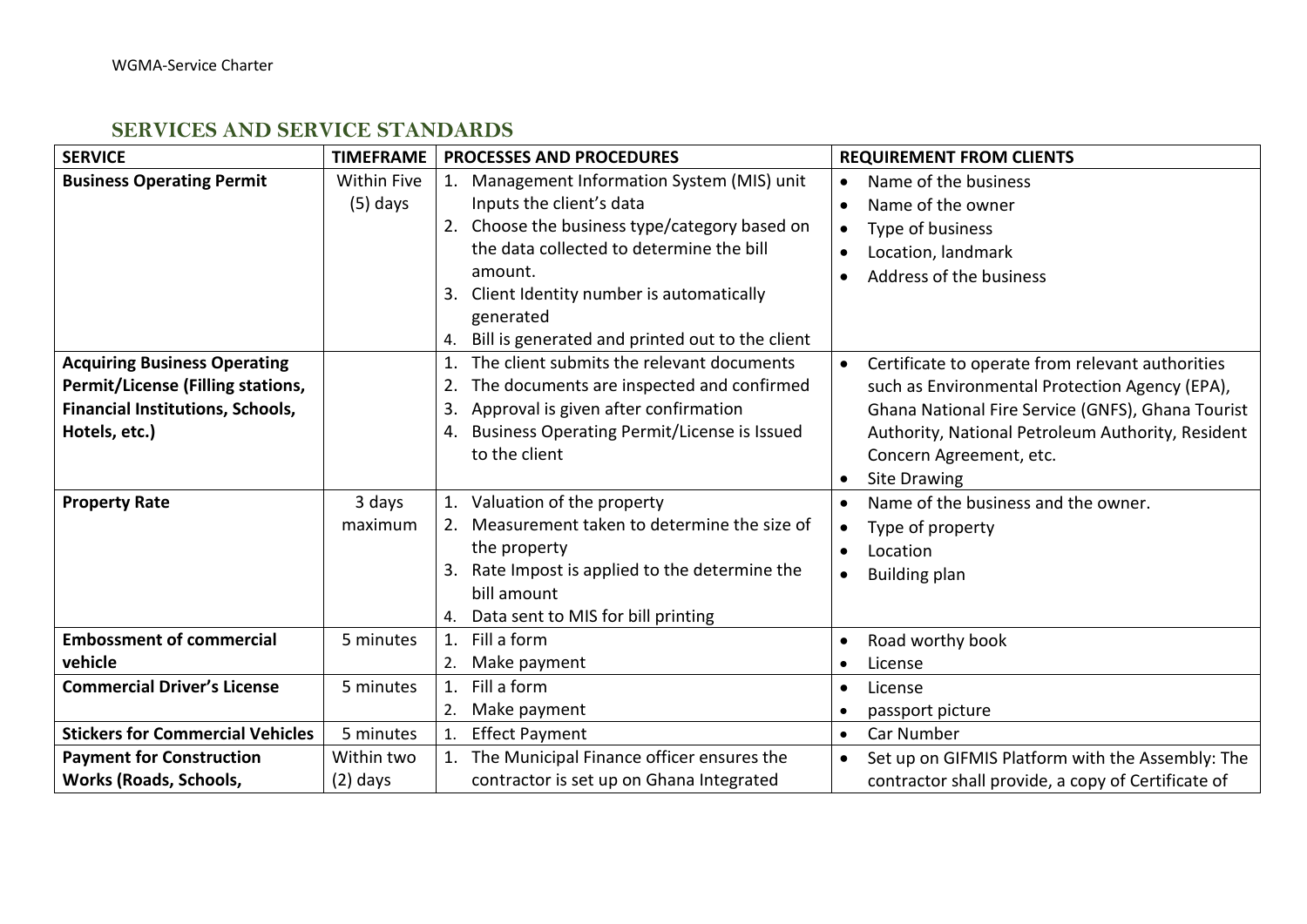| Hospitals, etc.) |    | Financial Management Information System          | Incorporation/Registration, Company and Bank       |
|------------------|----|--------------------------------------------------|----------------------------------------------------|
|                  |    | (GIFMIS) Plat form with the Assembly             | details, evidence of VAT registration and evidence |
|                  |    | 2. The service Provider is a Value Added Tax     | of Public Procurement Authority registration.      |
|                  |    | (VAT) registered Company                         | Request for Payment letter<br>$\bullet$            |
|                  | 3. | The Municipal Finance Officer (MFO) vets and     | Official Receipt.<br>$\bullet$                     |
|                  |    | ensures that the relevant Documents such as      | <b>Official Stamp</b>                              |
|                  |    | Award letter, Acceptance Letter, Inspection      |                                                    |
|                  |    | Report, Evaluation Report, Contract/Service      |                                                    |
|                  |    | Agreement, etc. are attached to the Approved     |                                                    |
|                  |    | Certificate for payment                          |                                                    |
|                  |    | 4. The Certificate for Payment together with the |                                                    |
|                  |    | attached documents is minuted to Budget          |                                                    |
|                  |    | Unit of the Assembly for warrant preparation     |                                                    |
|                  |    | using Ghana Integrated Financial Information     |                                                    |
|                  |    | System (GIFMIS) as required by PFM               |                                                    |
|                  |    | ACT, 2016 Act 921 provided there is              |                                                    |
|                  |    | Appropriation Budget and availability of Fund    |                                                    |
|                  |    | 5. The Warrant is Certified by the Spending      |                                                    |
|                  |    | Officer (MCD) and Authorized by The Principal    |                                                    |
|                  |    | Account Holder (MCE). The authorization and      |                                                    |
|                  |    | Certification are done manually and through      |                                                    |
|                  |    | GIFMIS.                                          |                                                    |
|                  |    | 6. MFO then minutes the approved warrant to      |                                                    |
|                  |    | appropriate schedule officer to prepare          |                                                    |
|                  |    | Payment Voucher (PV) using GIFMIS                |                                                    |
|                  |    | 7. The Payment Voucher is authorized by the      |                                                    |
|                  |    | MFO and approved by MCD                          |                                                    |
|                  | 8. | A cheque is written to pay for the expenditure   |                                                    |
|                  |    | 9. The written cheque is signed by MCD and       |                                                    |
|                  |    | <b>MFO</b>                                       |                                                    |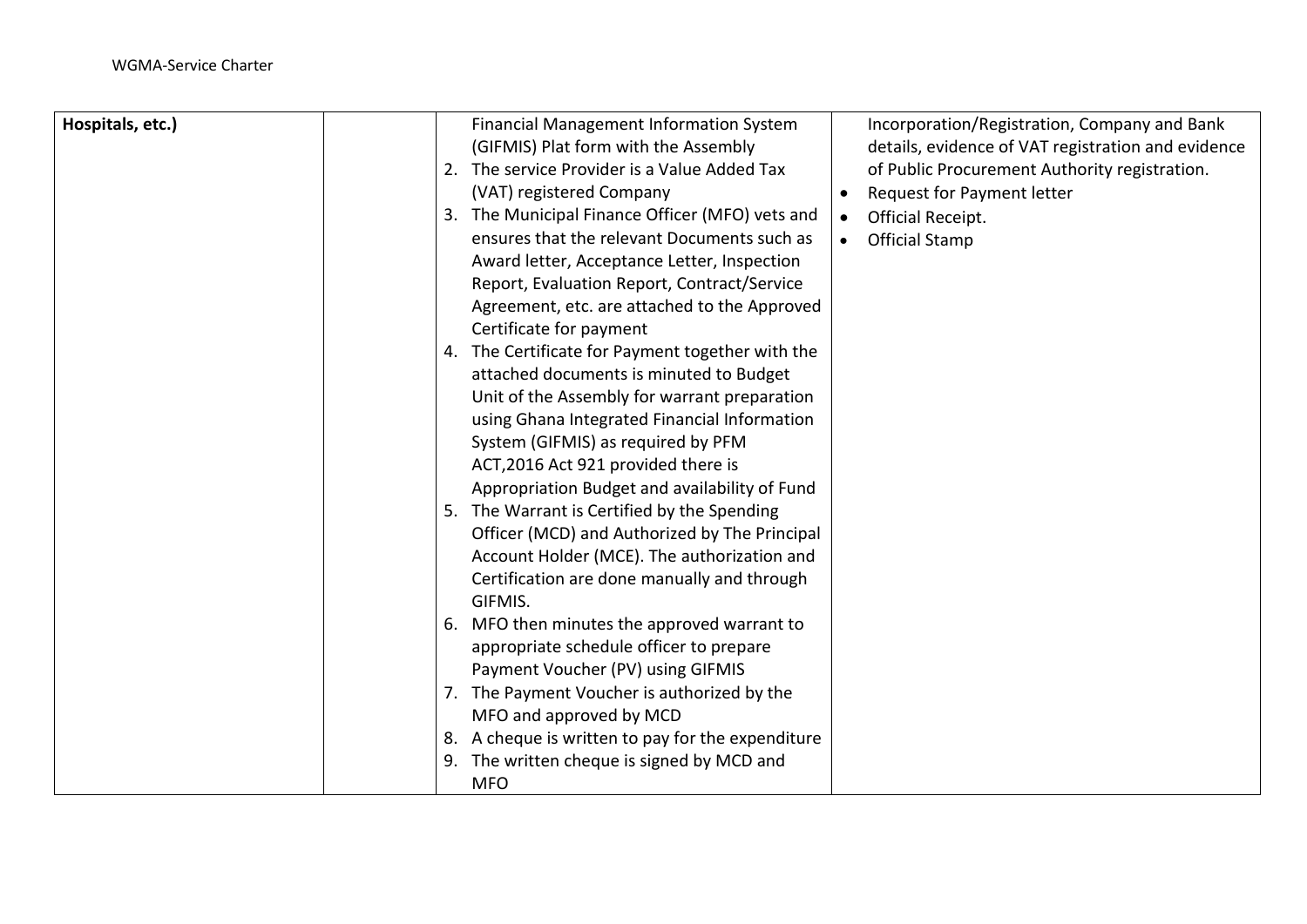|                                                    |                          | 10. The signed cheque is issued to the contractor<br>11. The contractor acknowledges the Payment by<br>issuing official receipt and signing the<br>Payment Voucher                                                                                                                                                                                                                                                                                                                                                                                                                                                                                                                                                                                                                                                                                                                                                                                                                                                                                                                                                                                                                                                                                                                                                                                                                                                                                                                                                                                               |
|----------------------------------------------------|--------------------------|------------------------------------------------------------------------------------------------------------------------------------------------------------------------------------------------------------------------------------------------------------------------------------------------------------------------------------------------------------------------------------------------------------------------------------------------------------------------------------------------------------------------------------------------------------------------------------------------------------------------------------------------------------------------------------------------------------------------------------------------------------------------------------------------------------------------------------------------------------------------------------------------------------------------------------------------------------------------------------------------------------------------------------------------------------------------------------------------------------------------------------------------------------------------------------------------------------------------------------------------------------------------------------------------------------------------------------------------------------------------------------------------------------------------------------------------------------------------------------------------------------------------------------------------------------------|
| <b>Payment for Supply of Goods</b><br>and Services | Within two<br>$(2)$ days | 1. The Municipal Finance officer ensures the<br>Set up on GIFMIS Platform with the Assembly: The<br>Supplier or the Service Provider is set up on<br>contractor shall provide, a copy of Certificate of<br>Ghana Integrated Financial Management<br>Incorporation/Registration, Company and Bank<br>Information System (GIFMIS) Plat form with<br>details, evidence of VAT registration and evidence<br>the Assembly<br>of Public Procurement Authority registration.<br>The Supplier or service Provider is a Value<br>2.<br>Request for Payment letter<br>Added Tax (VAT) registered Company<br>Certification report for service delivery<br>The Municipal Finance Officer (MFO) vets and<br>3.<br>Official Receipt.<br>$\bullet$<br>also ensures that the relevant Documents<br><b>Official Stamp</b><br>such as Award letter, Acceptance Letter,<br>Contract or Service Agreement, VAT Invoice,<br>GIFMIS generated Warrant, Purchase Order<br>(PO) and Stores Received Advice (SRA)<br>Evaluation Report, etc. are attached to the<br>request for payment letter from the supplier<br>or service provider<br>4. The approved documents are minuted to<br>Budget Unit of the Assembly for warrant<br>preparation using Ghana Integrated Financial<br>Information System (GIFMIS) provided there is<br>Appropriation Budget and availability of Fund<br>5. The Warrant is Certified by the Spending<br>Officer (MCD) and Authorized by The Principal<br>Account Holder (MCE). The authorization and<br>Certification are done manually and through<br>GIFMIS. |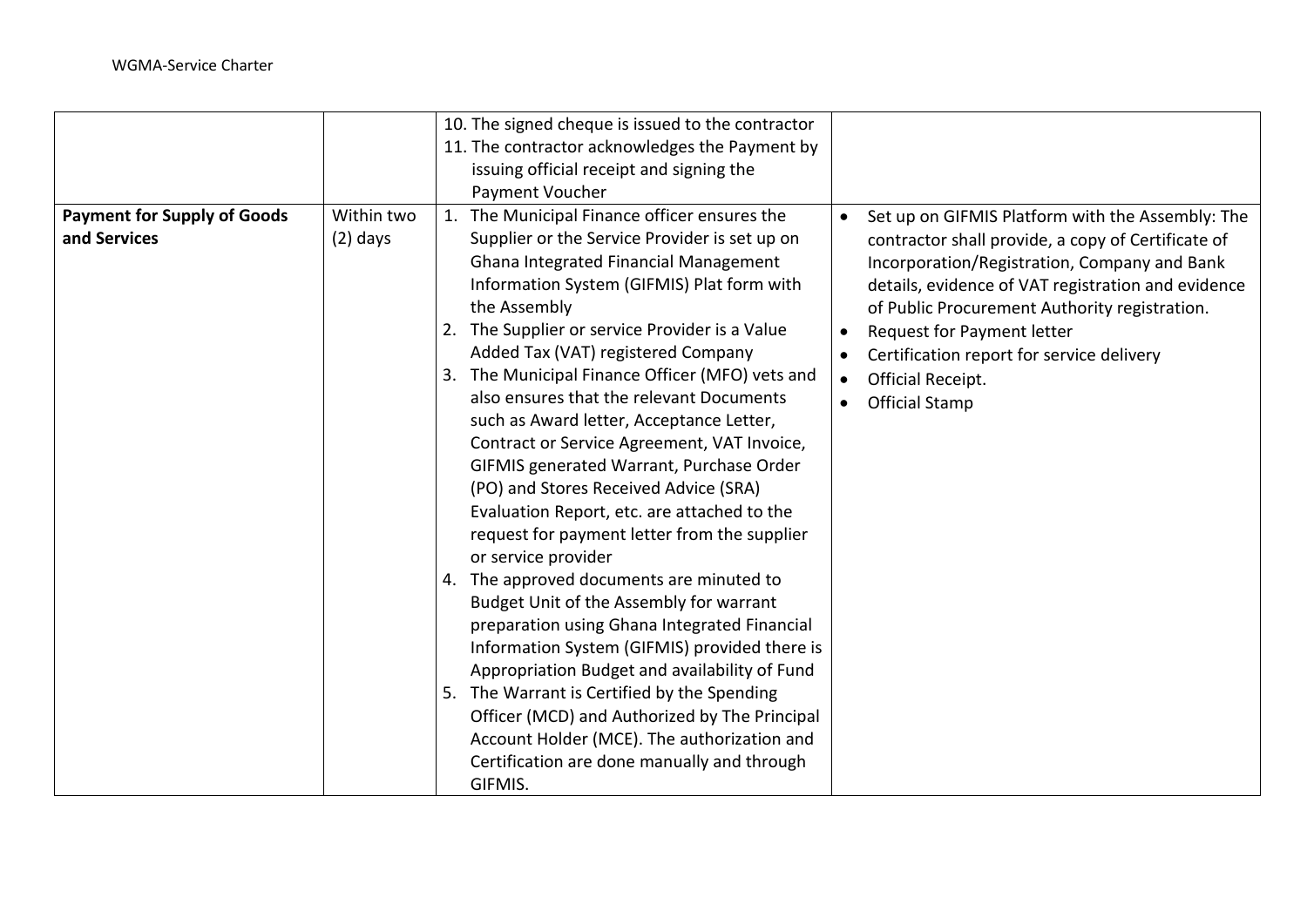| 6. MFO then minutes the approved warrant to          |
|------------------------------------------------------|
| appropriate schedule officer to prepare              |
| Payment Voucher (PV) using GIFMIS                    |
| 7. The Payment Voucher is authorized by the          |
| MFO and approved by MCD                              |
| A cheque is written to pay for the expenditure<br>8. |
| 9. The written cheque is signed by MCD and           |
| <b>MFO</b>                                           |
| 10. The signed cheque is issued to the contractor    |
| by the schedule officer                              |
| 11. The contractor acknowledges the receipt of       |
| the cheque by issuing official receipt and           |
| signing the Payment Vourcher                         |

## **DEPARTMENTAL SERVICES AND SERVICE DELIVERY STANDARDS**

| <b>Department</b>                                                 | <b>Core Service</b>                                                                                                                                                                      | <b>Processes and Procedure</b>                                                                                                                                                                                                                                                   | <b>Requirement from Client</b>                                                                                                                                                                                                                  |
|-------------------------------------------------------------------|------------------------------------------------------------------------------------------------------------------------------------------------------------------------------------------|----------------------------------------------------------------------------------------------------------------------------------------------------------------------------------------------------------------------------------------------------------------------------------|-------------------------------------------------------------------------------------------------------------------------------------------------------------------------------------------------------------------------------------------------|
| <b>National Disaster</b><br>Management<br>Organization<br>(NADMO) | <b>Emergency services</b><br>We provide search and rescue to disaster<br>1.<br>victims.<br>We co-ordinate the relevant<br>2.<br>departments in managing disasters in<br>the municipality | <b>Emergency procedure:</b><br>We normally require geographical<br>location, street name or landmark, contact<br>number.<br>2. Rescue team is dispatch to the field.<br>Departmental coordination is activated if<br>3.<br>the disaster requires expertise from other<br>fields. | Clients can make phone calls to<br>report issues to NADMO on the<br>following numbers<br>00291901065<br>Municipal Director 0246453496<br>Operation officer 0244028490<br>For hazards a formal letter with<br>attached report including pictures |
|                                                                   | <b>Preventive services</b><br>We conduct investigation on hazards,<br>vulnerability and risk situations in<br>particular areas.                                                          | <b>Preventive procedure:</b><br>1. Geographical location is required, type of<br>hazards landmark, contact number<br>Response in 30 minutes                                                                                                                                      | on the hazards addressed to MCE<br>and a copy to NADMO office.<br>Location, landmark and contacts                                                                                                                                               |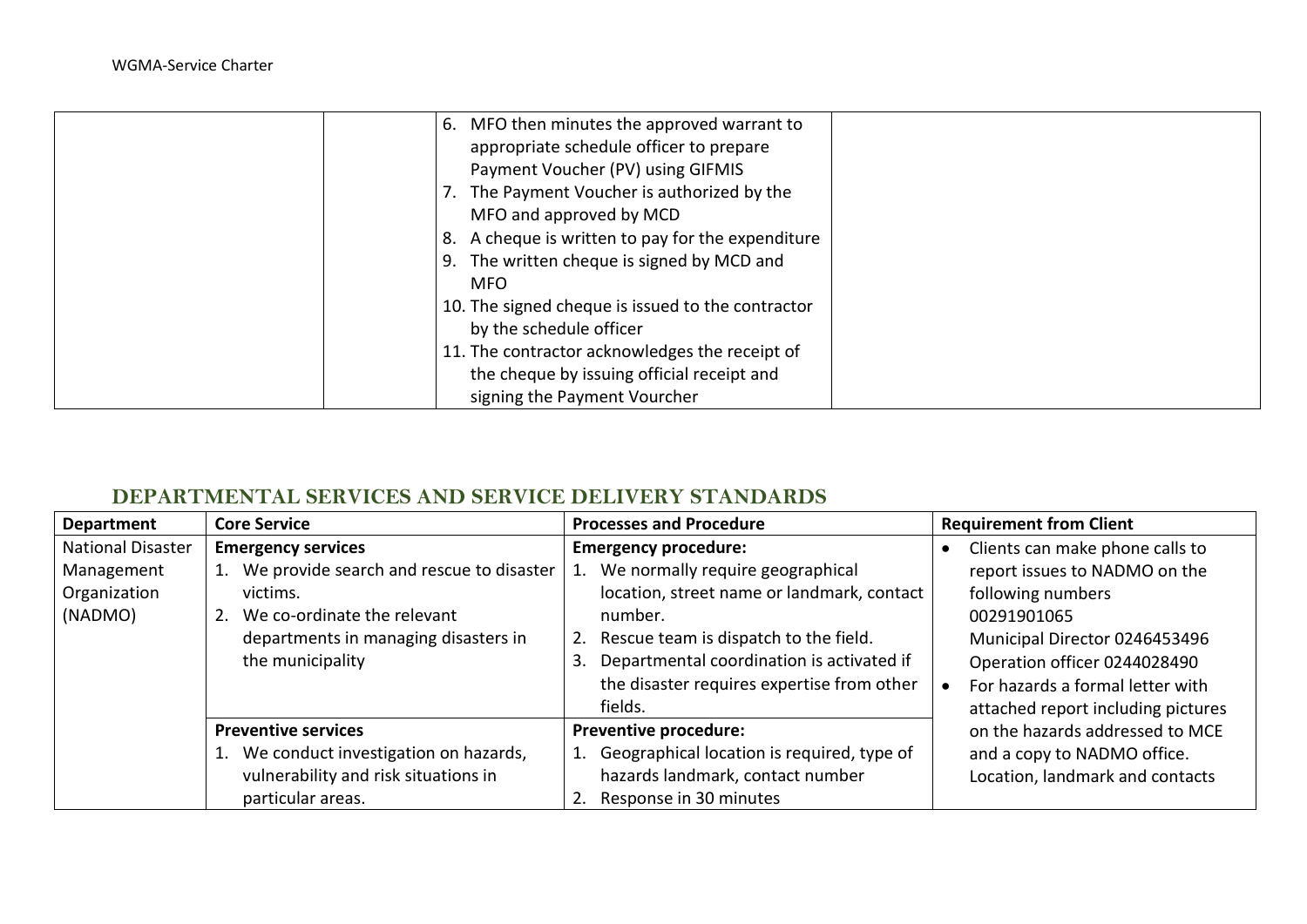|                                                                 | <b>Education Service</b>                                                                                                                                                                                                     | <b>Procedure for Public Education:</b>                                                                                                                                                                                                                                                                                                                                                    |                                     | number are required.                                                                                                                      |
|-----------------------------------------------------------------|------------------------------------------------------------------------------------------------------------------------------------------------------------------------------------------------------------------------------|-------------------------------------------------------------------------------------------------------------------------------------------------------------------------------------------------------------------------------------------------------------------------------------------------------------------------------------------------------------------------------------------|-------------------------------------|-------------------------------------------------------------------------------------------------------------------------------------------|
|                                                                 | 1. We educate the public on disaster<br>preventions and mitigation issues in the<br>municipality.                                                                                                                            | 1. The department normally writes letter to<br>the institution or vice versa for response.<br>The name of institution, location and<br>contact person. One (1) week is given for<br>preparation.                                                                                                                                                                                          | $\bullet$                           | Client can walk into the NADMO<br>office and lodge a complaint to the<br>administrator.                                                   |
|                                                                 | <b>Relief Management Services</b>                                                                                                                                                                                            | <b>Procedure for Relief Management:</b><br>Both assessment and data collection is<br>done to know actual disaster victims' data.<br>2. Relief is provided when the degree of<br>damage exceeds the victims' ability to<br>bounce back. The relief often take two (2)<br>days after assessment.                                                                                            |                                     |                                                                                                                                           |
|                                                                 |                                                                                                                                                                                                                              | NB: Our Response Time is Maximum 30<br><b>Minutes for All Disasters</b>                                                                                                                                                                                                                                                                                                                   |                                     |                                                                                                                                           |
| SOCIAL WELFARE<br><b>AND</b><br><b>COMMUNITY</b><br>DEVELOPMENT | 1.1 Support to Persons With Disability<br>(PWD)<br><b>Registration of PWDs</b><br>$\bullet$<br>Conduct investigations on PWD<br>$\bullet$<br>Give support to PWDs<br>$\bullet$<br><b>Build capacity of PWDs</b><br>$\bullet$ | <b>PWD support Procedure</b><br>1. Forms should be picked from the office,<br>filled and returned together with<br>application letters and photos of applicant<br>Conduct investigations and write reports<br>2.<br>on applications received with<br>recommendations to the Disability Fund<br>Management Committee<br>Invite PWDs for vetting to confirm kind of<br>3.<br>support needed | $\bullet$<br>$\bullet$<br>$\bullet$ | Should provide a passport and a full-<br>size photo of PWD<br>Address and contact of PWD<br>Should be present for vetting when<br>invited |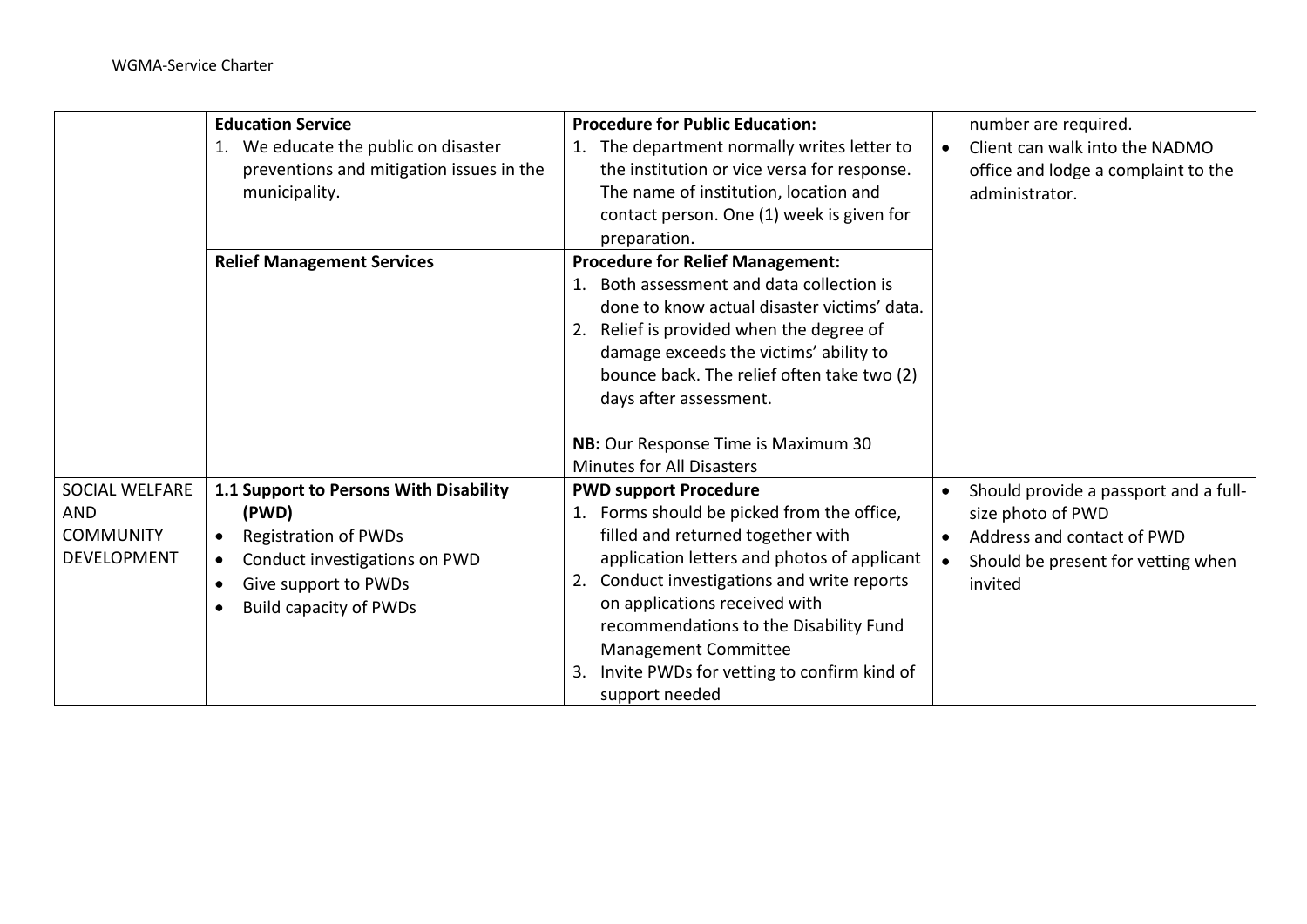| 1.2 Livelihood Empowerment Against                 | 1. Inform community focal persons to                                                                                                                                                                                                                         | Should be present during payments                                                                                                                                                                                              |
|----------------------------------------------------|--------------------------------------------------------------------------------------------------------------------------------------------------------------------------------------------------------------------------------------------------------------|--------------------------------------------------------------------------------------------------------------------------------------------------------------------------------------------------------------------------------|
| <b>Poverty (LEAP)</b>                              | mobilise beneficiaries for payment in the                                                                                                                                                                                                                    |                                                                                                                                                                                                                                |
| Monitor payment of cash grants to<br>$\bullet$     | communities                                                                                                                                                                                                                                                  |                                                                                                                                                                                                                                |
| beneficiaries and report on any                    | Education is done during payments<br>2.                                                                                                                                                                                                                      |                                                                                                                                                                                                                                |
| challenges thereof                                 |                                                                                                                                                                                                                                                              |                                                                                                                                                                                                                                |
| Educate beneficiaries and the public on            |                                                                                                                                                                                                                                                              |                                                                                                                                                                                                                                |
| conditions of LEAP                                 |                                                                                                                                                                                                                                                              |                                                                                                                                                                                                                                |
| 1.3 Day Care Centres                               | Pay unannounced visits to premises for<br>1.                                                                                                                                                                                                                 | Collect forms, fill and return with                                                                                                                                                                                            |
| Register and monitor operations of day             | inspection                                                                                                                                                                                                                                                   | required fee for processing                                                                                                                                                                                                    |
| care centres                                       | 2. Can recommend for school to be closed if                                                                                                                                                                                                                  |                                                                                                                                                                                                                                |
|                                                    | guidelines are not being adhered to                                                                                                                                                                                                                          |                                                                                                                                                                                                                                |
| 1.4 Non-Governmental Organisations                 | Based on a request, premises would be                                                                                                                                                                                                                        |                                                                                                                                                                                                                                |
| (NGOs)                                             | inspected, forms would be given out to be                                                                                                                                                                                                                    |                                                                                                                                                                                                                                |
| Register and monitor activities of NGOs            | filled and returned for processing                                                                                                                                                                                                                           |                                                                                                                                                                                                                                |
| 2.1 Child Rights, Promotion and Protection         | Implement decisions on maintenance,                                                                                                                                                                                                                          | Report cases to the department for                                                                                                                                                                                             |
| Ensure that the rights of the child are not        | access, paternity, family                                                                                                                                                                                                                                    | arbitration and adhere to                                                                                                                                                                                                      |
| abused                                             | welfare/reconciliation and custody cases                                                                                                                                                                                                                     | settlement conditions                                                                                                                                                                                                          |
| Child protection issues<br>$\bullet$               | Rescue children under inhumane<br>2.                                                                                                                                                                                                                         | Good Samaritans can report to the<br>$\bullet$                                                                                                                                                                                 |
| Tracing and reunification of<br>$\bullet$          | conditions based on tip-off or intelligence                                                                                                                                                                                                                  | office or call 0551902470                                                                                                                                                                                                      |
| missing/abandoned children                         | Sensitize the public to protect children<br>3.                                                                                                                                                                                                               | Interested persons or groups can                                                                                                                                                                                               |
| Arbitrate on maintenance of children,<br>$\bullet$ | from all forms of violence, abuse,                                                                                                                                                                                                                           | invite the department                                                                                                                                                                                                          |
| child custody, paternity, access, family           | exploitation, neglect and discrimination at                                                                                                                                                                                                                  | Name of the community where the                                                                                                                                                                                                |
| reconciliation/ welfare cases                      | all times. It's done in schools, churches,                                                                                                                                                                                                                   |                                                                                                                                                                                                                                |
|                                                    |                                                                                                                                                                                                                                                              |                                                                                                                                                                                                                                |
|                                                    |                                                                                                                                                                                                                                                              |                                                                                                                                                                                                                                |
|                                                    |                                                                                                                                                                                                                                                              |                                                                                                                                                                                                                                |
|                                                    |                                                                                                                                                                                                                                                              |                                                                                                                                                                                                                                |
|                                                    |                                                                                                                                                                                                                                                              |                                                                                                                                                                                                                                |
|                                                    |                                                                                                                                                                                                                                                              |                                                                                                                                                                                                                                |
|                                                    | households, community meetings, etc.<br>4. Based on extracts from the Police Service,<br>staff conduct social<br>investigations to trace families of<br>missing/abandoned children for<br>reunification OR sent to children's<br>home/shelter for the abused | child was before getting lost,<br>name/s of family members or<br>Cell phone numbers, name of school<br>$\bullet$<br>if any is necessary<br>Presence of invited parties on<br>scheduled dates<br>Address and contacts of family |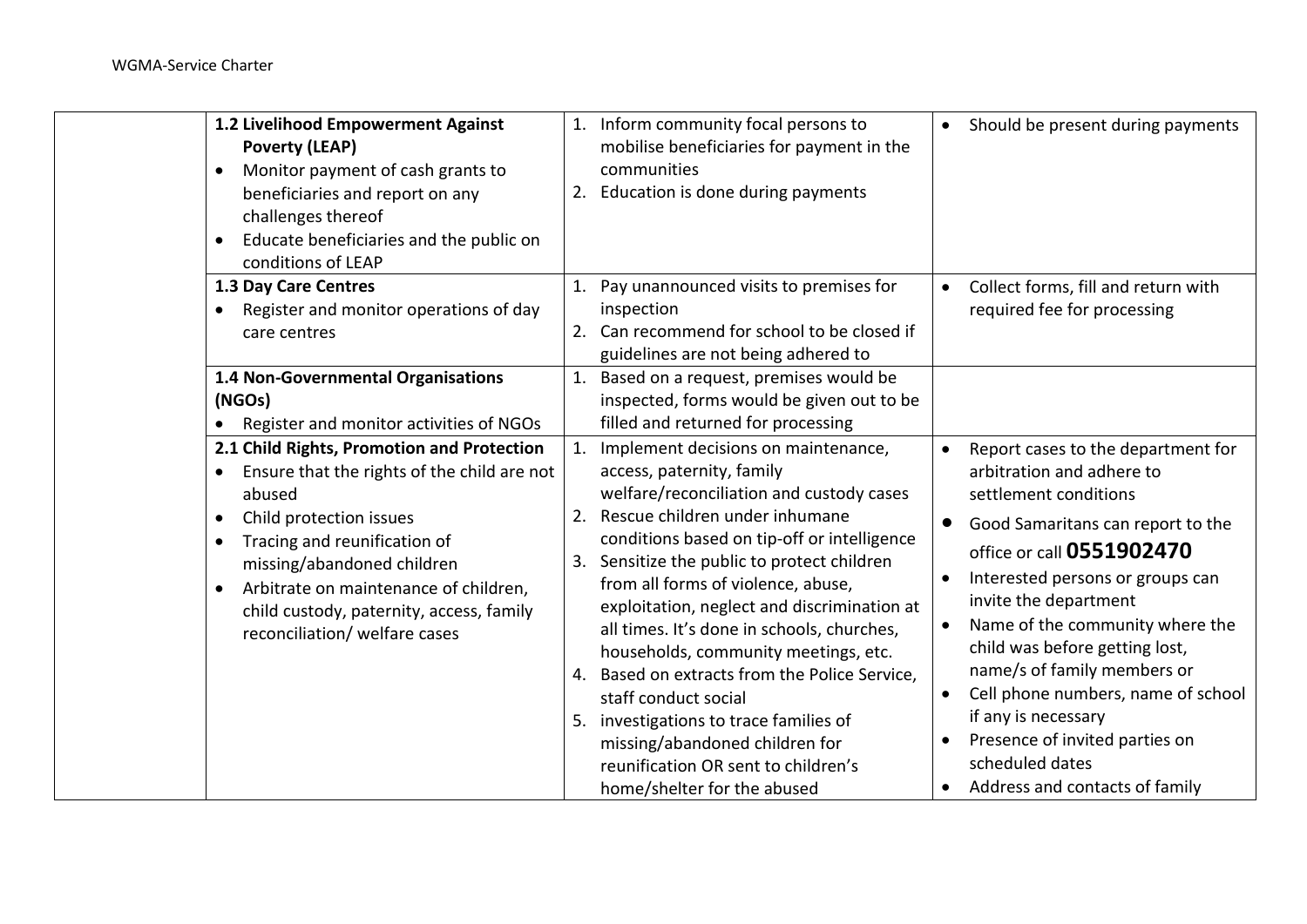WGMA-Service Charter

|                  |                                           | 6.       | When cases are reported to the office,<br>follow ups are done<br>7. Cases are reported to the Department and<br>based on that invitation letters are issued<br>to parties for cases to be resolved<br>8. Where the Department is unable to<br>resolve the issue, it is referred to family<br>tribunal or Legal Aid for further action | members of the alleged culprit is<br>key<br>Formal and informal invitations<br>$\bullet$ |
|------------------|-------------------------------------------|----------|---------------------------------------------------------------------------------------------------------------------------------------------------------------------------------------------------------------------------------------------------------------------------------------------------------------------------------------|------------------------------------------------------------------------------------------|
|                  | <b>3.0 Justice Administration</b>         | 1.<br>2. | Regular visits to the police station to assist<br>Minors who have come into conflict with<br>the law<br>Conduct social investigation based on<br>request from the court                                                                                                                                                               |                                                                                          |
|                  | 4.0 Adult/Public Education                |          | Organize mass and study group meetings<br>for sensitizations                                                                                                                                                                                                                                                                          | Commitments from group/s                                                                 |
|                  | <b>5.0 Home Science Extension Service</b> | 1.       | Empower the deprived, especially<br>women's groups by offering alternative<br>livelihood skills<br>2. Conduct home visits as follow up and also<br>have one on one interactions with<br>members                                                                                                                                       | Commitments from households                                                              |
|                  | <b>6.0 Community Initiated Project</b>    | 1.<br>2. | Mobilise communities to initiate self-help<br>projects for support from the Municipal<br>Assembly<br><b>Collaborate with Government</b><br>Organisations and Non-Governmental<br>Organisations (NGOs) for mobilisation and<br>development                                                                                             | Commitment by the community                                                              |
|                  | <b>7.0 Extension Services</b>             |          |                                                                                                                                                                                                                                                                                                                                       | Formal request                                                                           |
| <b>EDUCATION</b> | We are responsible for the                |          | 1. There is regular monitoring of schools to                                                                                                                                                                                                                                                                                          | Be honest and timely in providing                                                        |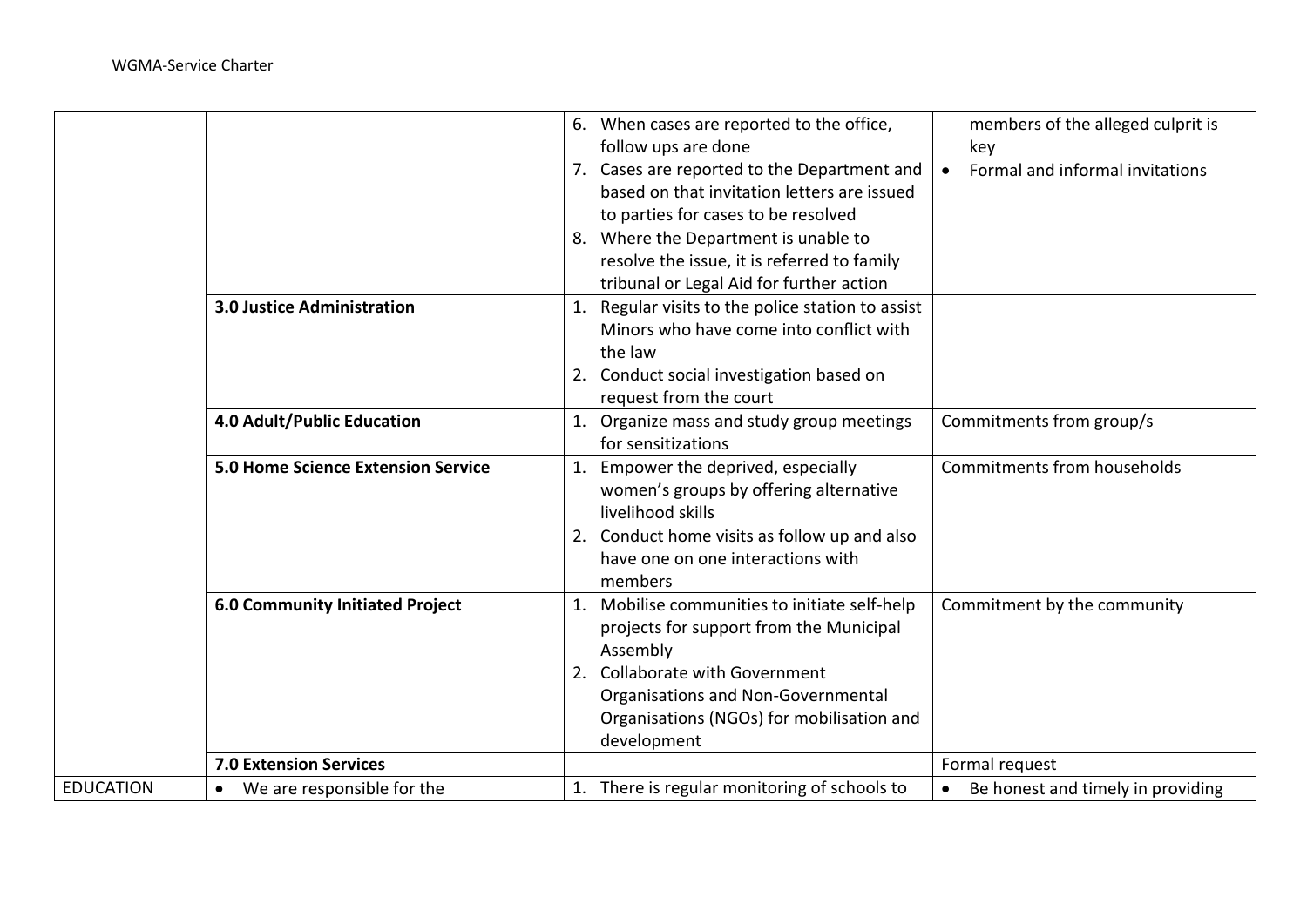|               | implementation of pre-tertiary<br>educational policies of the government<br>and the Assembly.<br>We make education delivery relevant to<br>$\bullet$<br>the manpower needs of the nation.<br>We ensure that all Ghanaian children of<br>$\bullet$<br>school-going age, irrespective of tribe,<br>gender, disability, religious and political<br>affiliations are provided with quality<br>formal education (Inclusive & Equitable<br><b>Quality Education)</b><br>We ensure professional standards in the<br>$\bullet$<br>conduct of our personnel.<br>We supervise and inspect private pre-<br>$\bullet$<br>tertiary educational institutions.<br>We create enabling environment in all<br>$\bullet$<br>education institutions and management<br>positions that will facilitate effective<br>teaching and learning and efficiency in<br>management.<br>We provide guidance and counselling<br>services in the schools for learners to<br>meet their pressing needs. | 2.<br>3.<br>4. | check how teaching and learning is going<br>on and also to check output of work.<br><b>School Performance Appraisal Meetings</b><br>(SPAM) are held periodically in<br>communities to discuss performance of<br>pupils and other issues of importance.<br>School inspection is conducted in specific<br>schools in the year and findings are<br>discussed with schools concerned.<br>Distributes Teaching and Learning<br>Materials (TLMs), furniture and other<br>items received from Headquarters or the<br>Municipal Assembly equitably to schools. | $\bullet$ | required information.<br>Comply with existing Acts,<br>Regulations and Procedures.<br>Treat our staff members with the<br>necessary respect.<br>Engage us in constructive criticism.<br>Demand high quality service.<br>Uphold integrity and not<br>compromise any staff.<br>Clients can walk in on working days<br>to lodge complaints or make<br>enquiries.<br>Clients can reach us on email via :<br>gesgargs@yahoo.com OR Phone<br>0547990174 |
|---------------|----------------------------------------------------------------------------------------------------------------------------------------------------------------------------------------------------------------------------------------------------------------------------------------------------------------------------------------------------------------------------------------------------------------------------------------------------------------------------------------------------------------------------------------------------------------------------------------------------------------------------------------------------------------------------------------------------------------------------------------------------------------------------------------------------------------------------------------------------------------------------------------------------------------------------------------------------------------------|----------------|--------------------------------------------------------------------------------------------------------------------------------------------------------------------------------------------------------------------------------------------------------------------------------------------------------------------------------------------------------------------------------------------------------------------------------------------------------------------------------------------------------------------------------------------------------|-----------|---------------------------------------------------------------------------------------------------------------------------------------------------------------------------------------------------------------------------------------------------------------------------------------------------------------------------------------------------------------------------------------------------------------------------------------------------|
| <b>HEALTH</b> | <b>General OPD services</b><br>$\bullet$<br>In-patients' services<br>$\bullet$<br>Eye services<br>$\bullet$<br>Ear-Nose-Throat services<br>$\bullet$<br>Dermatology<br>$\bullet$<br>Dental<br>$\bullet$<br>Surgical<br>$\bullet$                                                                                                                                                                                                                                                                                                                                                                                                                                                                                                                                                                                                                                                                                                                                     | $\bullet$      | First point of call is the OPD for further<br>directives at any of the under listed public<br>health facilities:<br>Weija - Gbawe Municipal<br>$\circ$<br>Hospital<br>Mallam demonstration Clinic<br>Oblogo Health centre<br>$\circ$                                                                                                                                                                                                                                                                                                                   | $\bullet$ | Clients can use NHIS to access<br>primary health care<br>Clients without NHIS should pay<br>with cash for health services<br>Clients can access primary health<br>care every time (24/7) at the                                                                                                                                                                                                                                                   |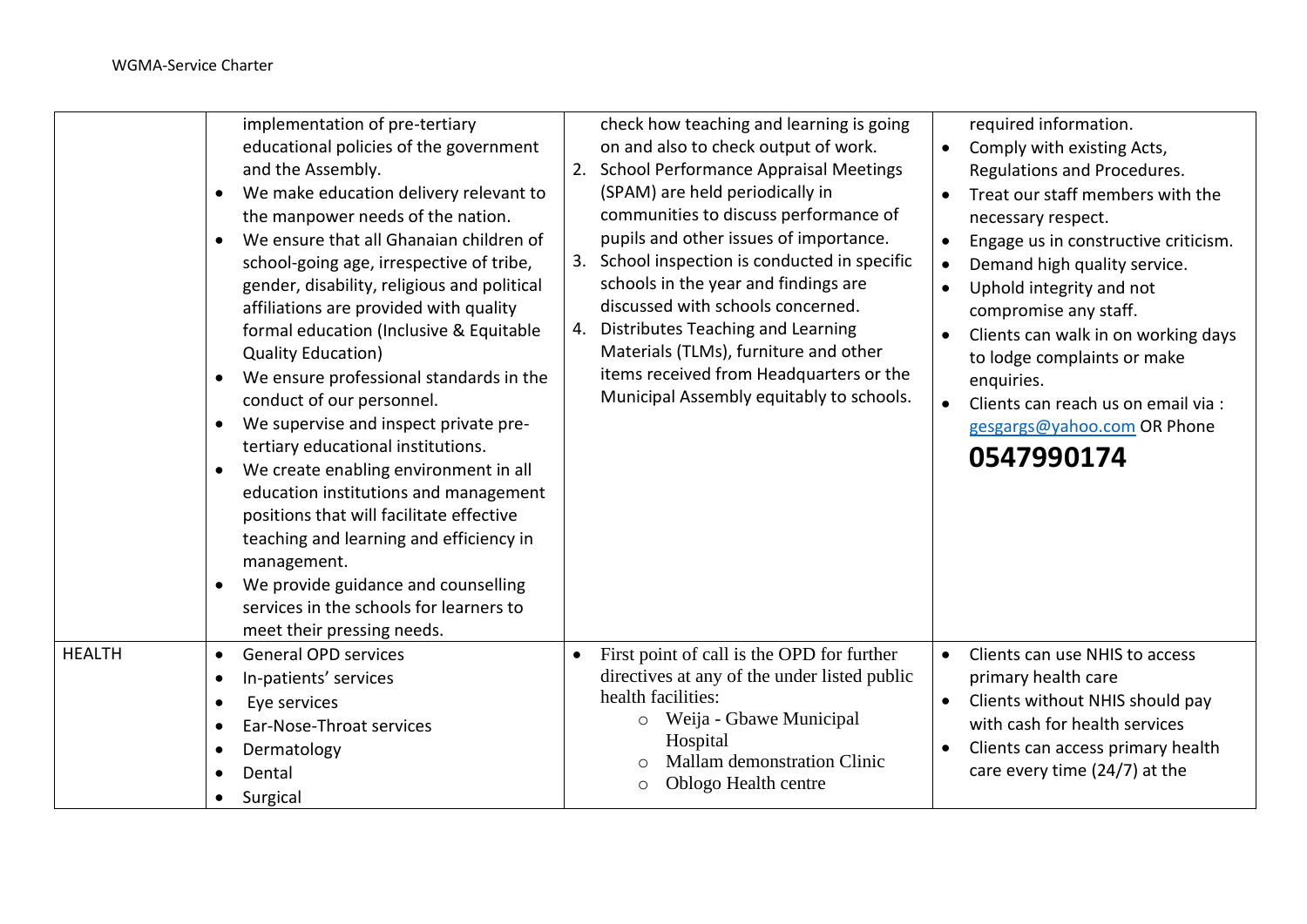|                                                  | Maternal and child health including<br>$\bullet$                                                                                                                                                                                                                                                                                                                                                                                                                                                                                                                                                                                                                                                          | $\circ$                                                                                                                                                                                                                                                                                                                                                 |                                                                                                                                                                                                                                                                                                                                                                                                                                                                                                                                                                                                                                                      |
|--------------------------------------------------|-----------------------------------------------------------------------------------------------------------------------------------------------------------------------------------------------------------------------------------------------------------------------------------------------------------------------------------------------------------------------------------------------------------------------------------------------------------------------------------------------------------------------------------------------------------------------------------------------------------------------------------------------------------------------------------------------------------|---------------------------------------------------------------------------------------------------------------------------------------------------------------------------------------------------------------------------------------------------------------------------------------------------------------------------------------------------------|------------------------------------------------------------------------------------------------------------------------------------------------------------------------------------------------------------------------------------------------------------------------------------------------------------------------------------------------------------------------------------------------------------------------------------------------------------------------------------------------------------------------------------------------------------------------------------------------------------------------------------------------------|
|                                                  | immunisation                                                                                                                                                                                                                                                                                                                                                                                                                                                                                                                                                                                                                                                                                              |                                                                                                                                                                                                                                                                                                                                                         |                                                                                                                                                                                                                                                                                                                                                                                                                                                                                                                                                                                                                                                      |
|                                                  | <b>Obstetrics and Gynaecology</b><br>$\bullet$                                                                                                                                                                                                                                                                                                                                                                                                                                                                                                                                                                                                                                                            |                                                                                                                                                                                                                                                                                                                                                         |                                                                                                                                                                                                                                                                                                                                                                                                                                                                                                                                                                                                                                                      |
|                                                  | Adolescent health services                                                                                                                                                                                                                                                                                                                                                                                                                                                                                                                                                                                                                                                                                |                                                                                                                                                                                                                                                                                                                                                         |                                                                                                                                                                                                                                                                                                                                                                                                                                                                                                                                                                                                                                                      |
| ENVIRONMENTAL<br><b>HEALTH AND</b><br>SANITATION | The Environmental Health Practitioners<br>(EHPs) are there to promote and protect the<br>health of the public from factors in the<br>Environment that are likely to be injurious to<br>health.<br>The EHPs do this by conducting premises<br>inspection at all types of premises, by<br><b>Classification of Premises;</b><br><b>Domiciliary Premises include residential</b><br>$\bullet$<br>or dwelling houses, either single<br>household or compound housing units,<br>commercial houses, offices religious<br>institutions (churches, mosques, shines)<br>etc.<br>Industrial Premises include large,<br>medium and small-scale industries.<br>Health Care Facilities include hospitals,<br>$\bullet$ | 1. Assessing Environmental Health<br>Problems<br>2. Environmental Health and Sanitation<br>Education<br>Provide technical support<br>3.<br><b>Issuance of Abatement Notice</b><br>4.<br>Monitoring and Supervision<br>5.<br><b>Evaluate of Environmental Health</b><br>6.<br>problems<br>7. Issuance of Summons<br>8. Health Screening for Food Vendors | Public health complaints<br>$\bullet$<br>All premises should have adequate<br>$\bullet$<br>toilet facilities in place<br>All premises should register with a<br>$\bullet$<br>waste contractor (service provider)<br>for effective waste collection for a<br>fee at the end of every month.<br>All food vendors should acquire a<br>$\bullet$<br>health certificate from Weija-Gbawe<br><b>Municipal Assembly</b><br>All Hospitality Industries should<br>acquire a Suitability Certificates<br>All Domiciliary Premises are to<br>$\bullet$<br>acquire certificate of Habitation<br>All premises are to observe good<br>environmental sanitation and |
|                                                  | polyclinics, clinics, health centres, health<br>post. Maternity units, health<br>laboratories, traditional healers,<br>veterinary clinics, pharmacies, chemical<br>shops, mortuaries and funeral homes.<br><b>Hospitality Industry includes hotels,</b><br>hostels boarding houses, restaurants,<br>chop bars, drinking bars, table-top food<br>vendors, entertainment spots,                                                                                                                                                                                                                                                                                                                             |                                                                                                                                                                                                                                                                                                                                                         | hygiene practices<br>All domestic animals e.g. Cattle,<br>pig's goat, sheep etc. should be<br>confined<br>All churches should register with the<br>Assembly                                                                                                                                                                                                                                                                                                                                                                                                                                                                                          |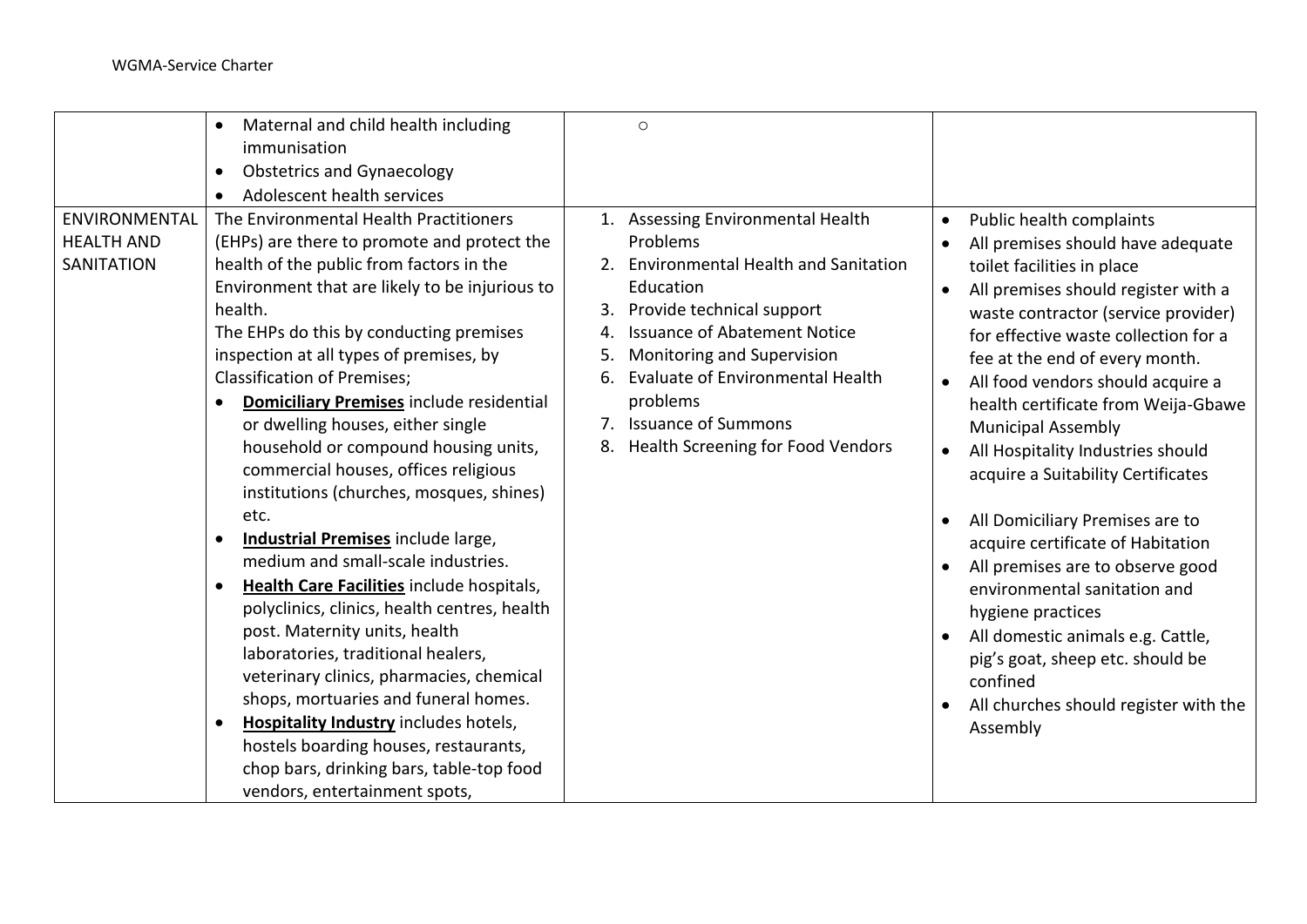|                    |           | recreational facilities.                         |    |                                                |           |                                       |
|--------------------|-----------|--------------------------------------------------|----|------------------------------------------------|-----------|---------------------------------------|
|                    |           | Schools includes pre-school, first cycle         |    |                                                |           |                                       |
|                    |           | and third cycle institutions                     |    |                                                |           |                                       |
|                    | $\bullet$ | <b>Markets and Lorry Terminals include</b>       |    |                                                |           |                                       |
|                    |           | major markets, minor markets, night              |    |                                                |           |                                       |
|                    |           | markets, major lorry terminals and car           |    |                                                |           |                                       |
|                    |           | parks.                                           |    |                                                |           |                                       |
|                    |           | <b>Sanitary Sites and Infrastructure include</b> |    |                                                |           |                                       |
|                    |           | abattoirs, slaughtering slab, public             |    |                                                |           |                                       |
|                    |           | toilets, central container sites, solid          |    |                                                |           |                                       |
|                    |           | waste treatment sites, liquid waste              |    |                                                |           |                                       |
|                    |           | treatment sites, unauthorised                    |    |                                                |           |                                       |
|                    |           | dumpsites, landfills, public cemeteries,         |    |                                                |           |                                       |
|                    |           | private burial grounds, crematoria and           |    |                                                |           |                                       |
|                    |           | columbaria.                                      |    |                                                |           |                                       |
| <b>AGRICULTURE</b> | $\bullet$ | Provide clients (all stakeholders along          | 1. | Organize workshops and stakeholder             |           | Clients (farmers and households)      |
|                    |           | the agricultural value chain) with               |    | engagements on specific topics for clients     |           | can report challenges/issues with     |
|                    |           | knowledge, information and technology            | 2. | Organize field days and demonstrations         |           | their agriculture livelihoods         |
|                    |           | in Agriculture.                                  |    | for clients and staff to gain practical        |           | personally to the office, or call the |
|                    | $\bullet$ | Educate clients (farmers and households)         |    | knowledge in a particular subject area         |           | numbers,                              |
|                    |           | in good agricultural practices.                  | 3. | Organize field trips for clients to learn on a |           | 0243724094                            |
|                    | $\bullet$ | Ensure that farmers input requirements           |    | specific topic.                                |           | 0244565643                            |
|                    |           | are available to them at the onset of the        |    | 4. Facilitation of the formation of Farmer     |           | E-mail: weijagbaweagric@gmail.com     |
|                    |           | planting season (major and minor)                |    | <b>Based Organizations (FBOs)</b>              | $\bullet$ | All persons involved in the           |
|                    |           | Facilitate the acquisition of farm inputs        | 5. | Provide Agric extension services to            |           | agriculture value chain are to        |
|                    |           | by farmers from Agro input dealers.              |    | farmers on the field.                          |           | introduce themselves to the           |
|                    |           | Equitable distribution of inputs for             |    |                                                |           | department so we get records of       |
|                    |           | farmers and households                           |    |                                                |           | their activities/engagements.         |
|                    |           | Ensure the proper implementation and             |    |                                                | $\bullet$ | A Client can walk into the AGRIC      |
|                    |           | monitoring of government flagship                |    |                                                |           | office and lodge a complaint to the   |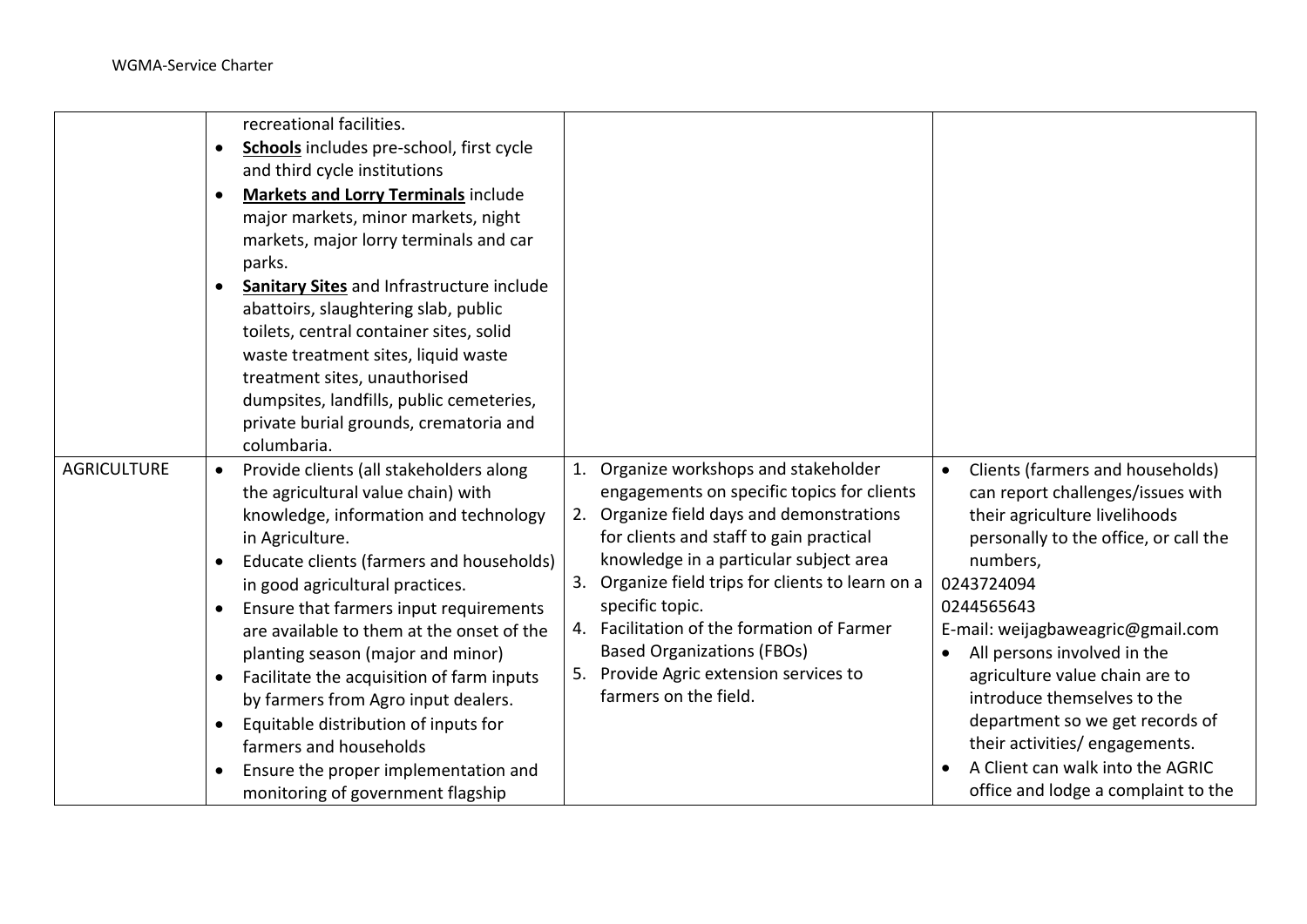| programmes (PFJ, RFJ, PERD)              | administrator. |
|------------------------------------------|----------------|
| Provide vaccination services for farm    |                |
| animals and pets throughout the          |                |
| municipality                             |                |
| Provide monitoring of all animals in the |                |
| Municipality to prevent the outbreak of  |                |
| diseases                                 |                |
| Ensure that all animals slaughtered in   |                |
| the municipality are wholesome for       |                |
| consumption.                             |                |

# **PROCEDURE FOR DEVELOPMENT/BUILDING PERMIT APPLICATION FOR WEIJA GBAWE MUNICIPAL ASSEMBLY- (W.G.M.A)**

## **WHAT YOU NEED TO KNOW ABOUT PLANNING REQUIREMENTS**

#### **DEPARTMENTAL RESPONSIBILITY**

- The Department is responsible for the preparation of the local Land Use plan to guide Developmental in the Municipality.
- Responsible for processing of Development and Building permit Application for consideration by the Land Use and Spatial Planning Committee.
- Create awareness about the need to obtain Development and Building Permit as well as the right procedure to use.
- Assist the Assembly to offer professional advice to aggrieve persons on appeal or partitions within the jurisdiction.
- Advise the Assembly on acquisition of Land and Properties in the interest of the public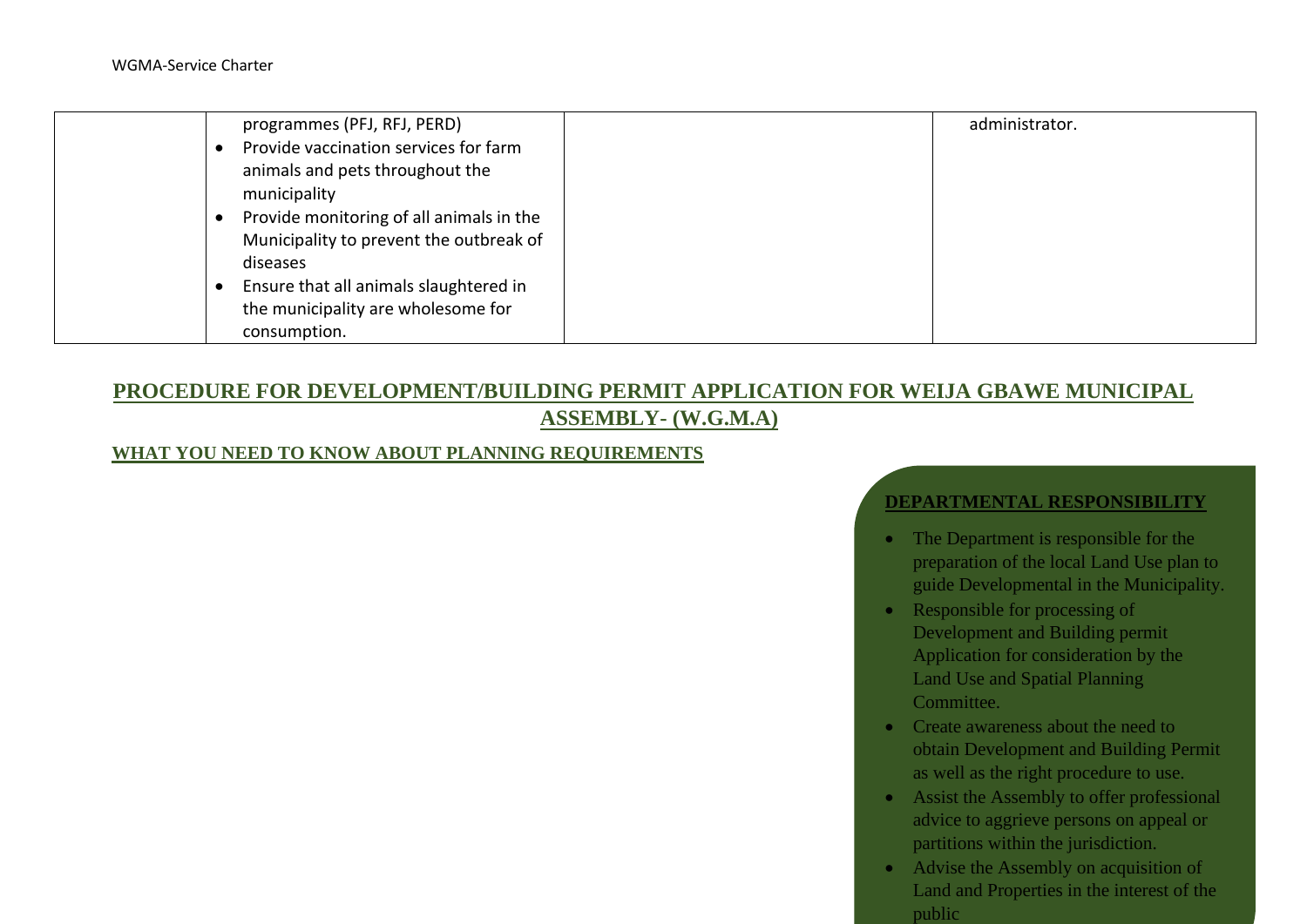| <b>Residential Application</b>                                                                                                                                                                         | Commercial<br>Application                                                                                                                                                                                                                                |
|--------------------------------------------------------------------------------------------------------------------------------------------------------------------------------------------------------|----------------------------------------------------------------------------------------------------------------------------------------------------------------------------------------------------------------------------------------------------------|
| <b>• Evidence of Land</b><br>Ownership<br>• Four (4) set of<br><b>Building</b><br><b>Drawings</b><br><b>· Accurate Block</b><br>and Site Plan<br>• Lands<br><b>Commission and</b><br>others if need be | <b>• Evidence of Land</b><br>Ownership<br>• Four (4) set of<br><b>Building</b><br><b>Drawings</b><br>· Accurate Block<br>and Site Plan<br><b>• EPA Certificate</b><br><b>• Fire Certificate</b><br>• Lands<br><b>Commission and</b><br>others if need be |

and the state of the state of the state of the state of the state of the state of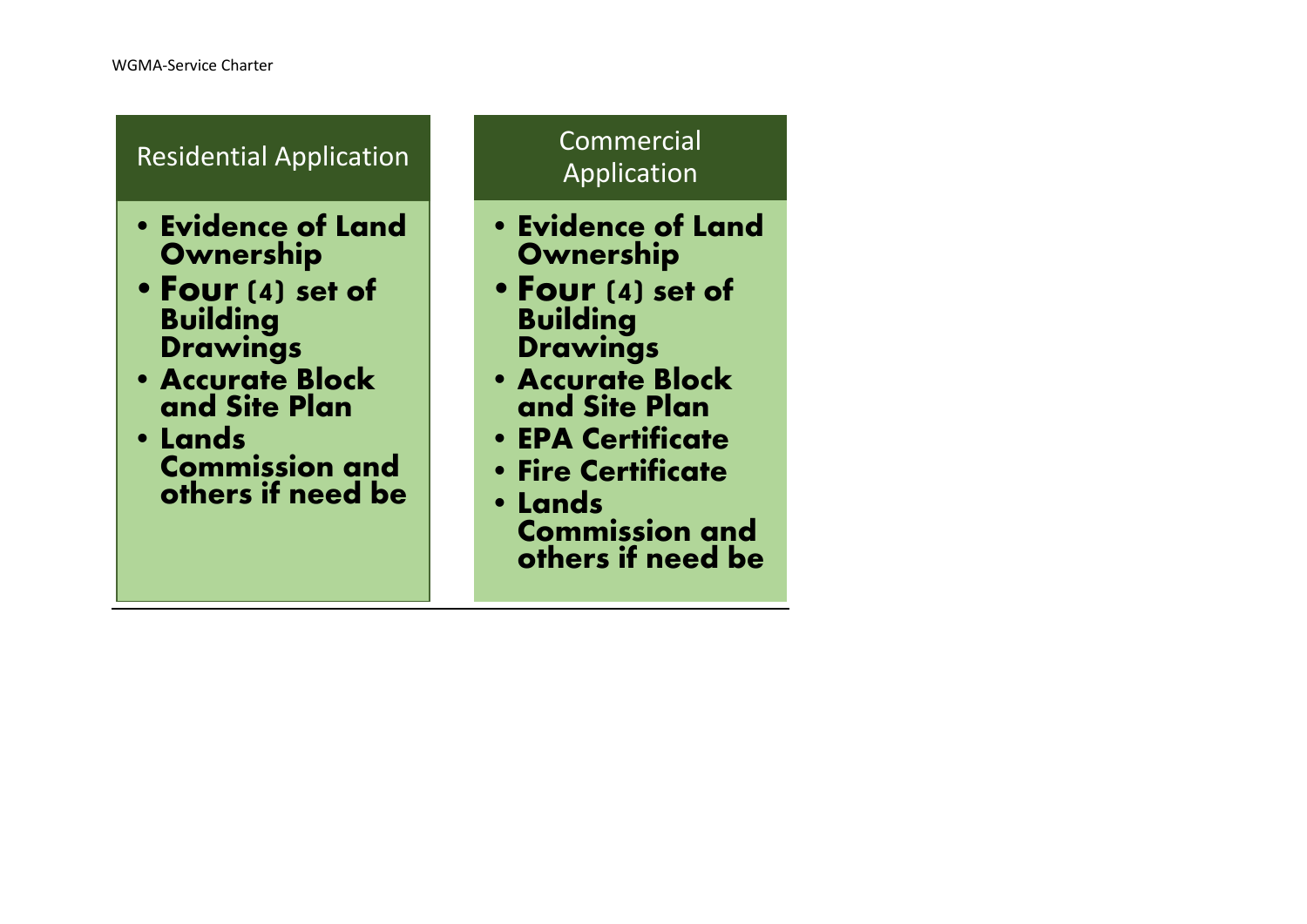## **STEP 1**

**Prospective Developer buys Building Permit Application form (Revenue Office)**

## **STEP 2**

**Developer Submit Development Application Drawings to the Physical Planning Dept (PPD)**

## **STEP 6**

**The Technical Sub-Committee RECOMMENDS on the Development Applications to the next Special Planning Committee Meeting**

#### **STEP 5**

**Works Dept. submits the Documents to the Secretariat (PPD) to be forwarded to the Technical Sub-Committee for:-**

• **Vetting of application**

• **Site Inspection (schedule B)** 

## **STEP 4**

**P.P.D forward Documents to Works Dept. for:-**

- **Review Specifications in Drawing**
- **Calculation of permit fees (Zenith Bank)**
- **Penalty (if built or developed)**

## **STEP 7**

**PPD informs Applicant's on its Decision. Copies are posted o the notice Board.**

**Development/Building Permits are issued with conditions, Daily Monitory by Works Department and PPD**

#### **STEP 8**

**The Spatial Planning Committee takes DECISION on the Development Application:-**

**i. Approve**

**ii. Defer**

**iii. Refused**

#### **STEP 9**

**Final Collection point at Works Dept. Certificate of Occupancy Fees (works dept.)**

**NOTE: Permit sign for 5 working days by (P.P.D) and 10 workings days by (Works) BUILDING PERMIT WITHIN THREE (3) MONTHS**

#### **STEP 3**

**PPD ReviewS Documents with Applicant:-**

- **Land Use Clearance**
- **Conducts Joint Site Visit with Works Dept**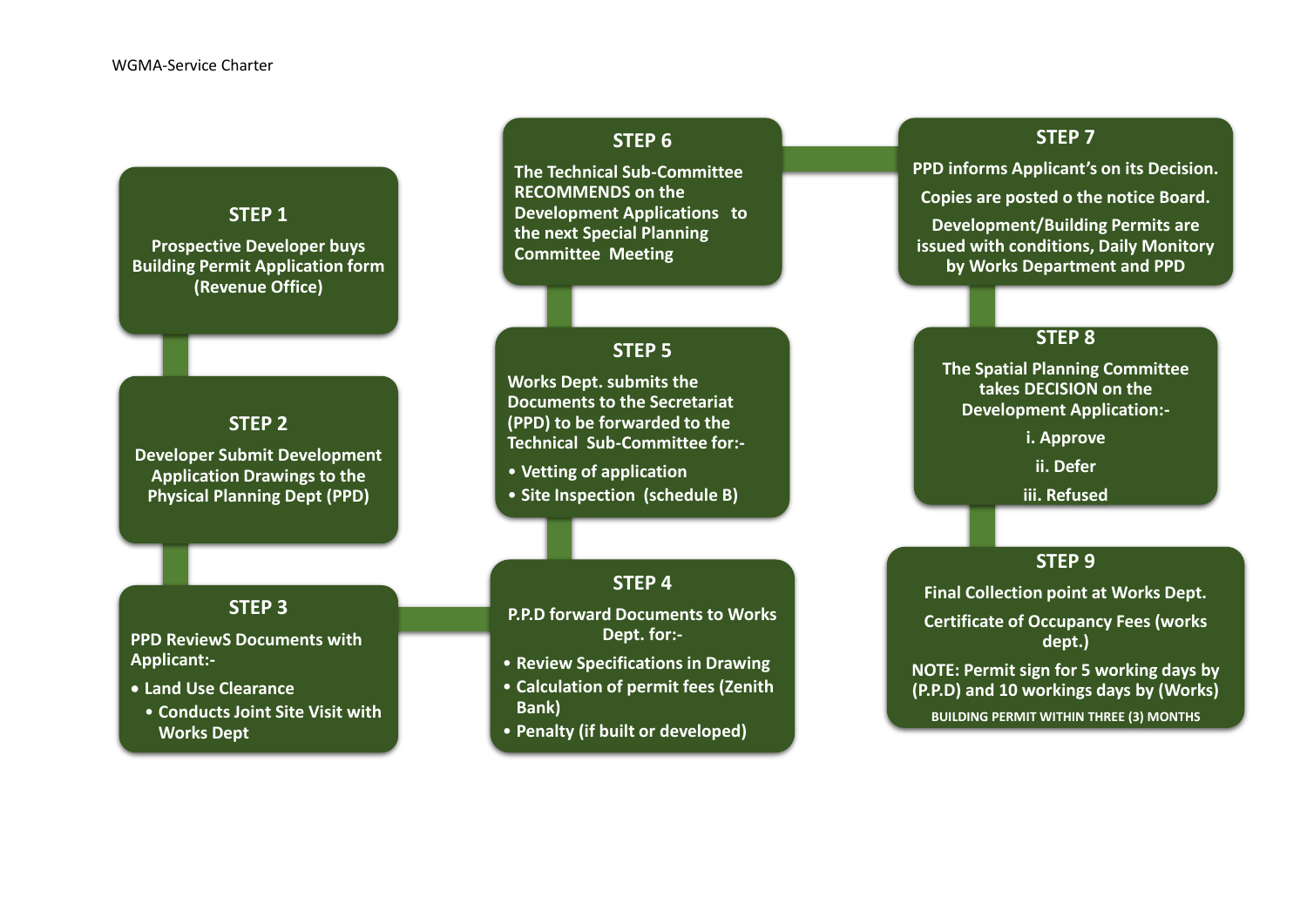# **WHAT TO EXPECT FROM WGMA**

- 1. Professional, ethical, efficient and responsive staff who will attend courteously to all client enquiries.
- 2. Effective and efficient collaboration with stakeholders for resource mobilization and development planning
- 3. Provision of high quality services that maximize client satisfaction.
- 4. Gender responsive planning and budgeting
- 5. Prudent use of resources

## **WHAT WE EXPECT FROM OUR CLIENTS**

- 1. Be courteous and polite to our staff.
- 2. Strictly comply with our Rules, Guidelines and Regulations.
- 3. To ensure that all complaint forms are properly completed.
- 4. To adhere strictly to the procedures for lodging complaints.
- 5. To duly address and support all requests with appropriate documents where necessary

## **FEEDBACK MECHANISM**

WGMA will acknowledge receipt of your written communication within five (5) working days upon receipt of your correspondence on all enquiries.

If we cannot immediately or fully provide answers to your enquiries or complaints within the specified timeframe, we will provide you with an interim response and advise you as to when a final response is to be expected.

We value your feedback to enable us to improve our service delivery. Your feedback should be communicated through any of the following channels for necessary action: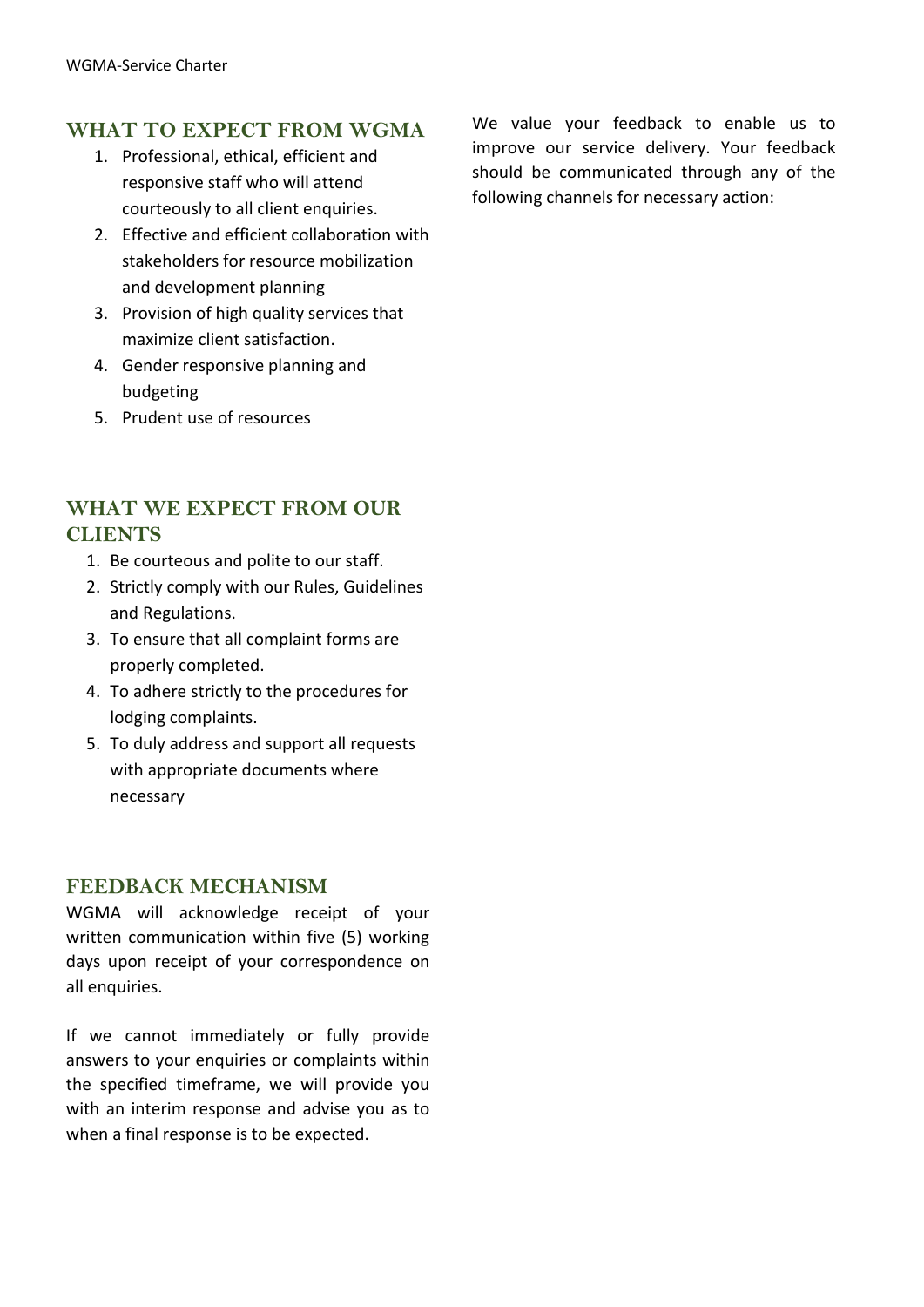#### WGMA-Service Charter